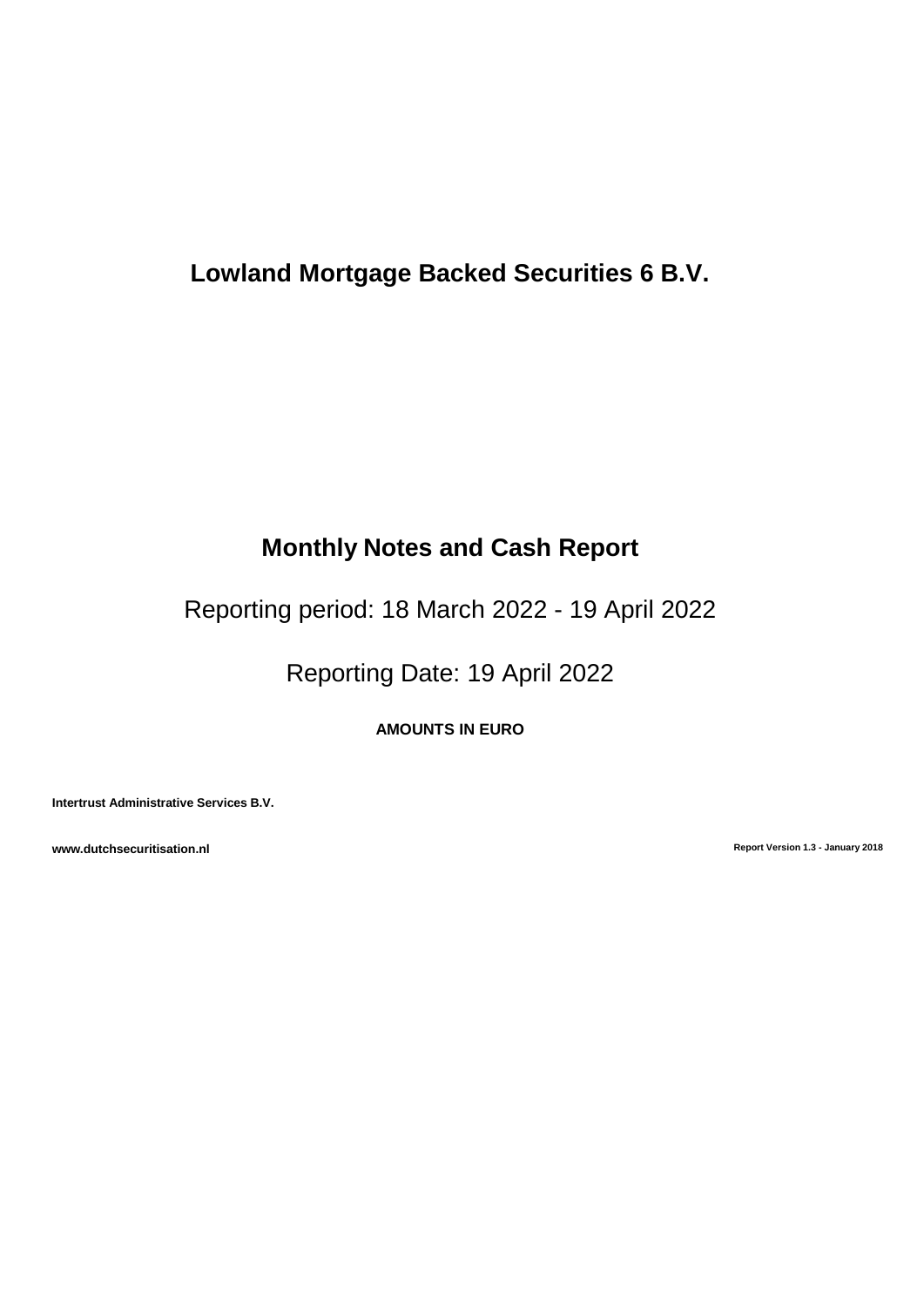### **Table of Contents**

|                                                   | Page |
|---------------------------------------------------|------|
| <b>Key Dates</b>                                  | 3    |
| <b>Bond Report</b>                                | 4    |
| Revenue Priority of Payments                      | 6    |
| <b>Redemption Priority of Payments</b>            |      |
| <b>Issuer Accounts</b>                            | 9    |
| Additional Information                            | 10   |
| <b>Triggers and Portfolio Limits</b>              | 12   |
| <b>Counterparty Credit Ratings &amp; Triggers</b> | 13   |
| Glossary                                          | 14   |
| Contact Information                               | 17   |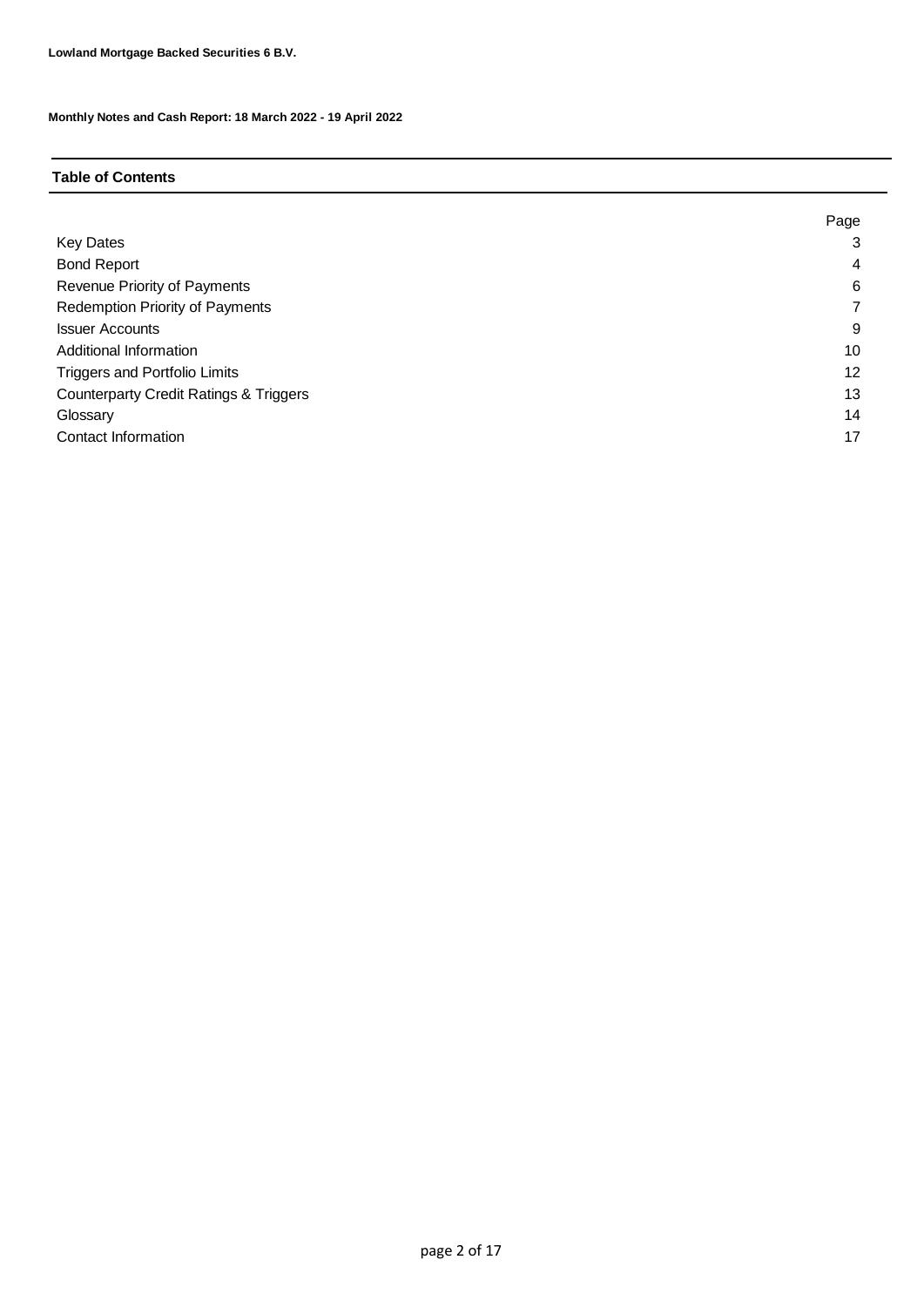#### **Key Dates**

| Note Class                               | Class A1                   | Class A2                   | <b>Class B</b>             | Class C                    | Class D                    | <b>Class E</b>               |
|------------------------------------------|----------------------------|----------------------------|----------------------------|----------------------------|----------------------------|------------------------------|
|                                          |                            |                            |                            |                            |                            |                              |
| <b>Key Dates</b>                         |                            |                            |                            |                            |                            |                              |
| <b>Closing Date</b>                      | 22 Oct 2018                | 22 Oct 2018                | 22 Oct 2018                | 22 Oct 2018                | 22 Oct 2018                | 22 Oct 2018                  |
| First Optional Redemption Date           | 18 Oct 2023                | 18 Oct 2023                | 18 Oct 2023                | 18 Oct 2023                | 18 Oct 2023                | 18 Oct 2023                  |
| Step Up Date                             | N/A                        | N/A                        | N/A                        | N/A                        | N/A                        | N/A                          |
| Original Weighted Average Life           | N/A                        | N/A                        | N/A                        | N/A                        | N/A                        | N/A                          |
| (expected)<br><b>Final Maturity Date</b> | 18 Oct 2055                | 18 Oct 2055                | 18 Oct 2055                | 18 Oct 2055                | 18 Oct 2055                | 18 Oct 2055                  |
|                                          |                            |                            |                            |                            |                            |                              |
| Portfolio Date                           | 31 Mar 2022                | 31 Mar 2022                | 17 Jan 1900                | 31 Mar 2022                | 31 Mar 2022                | 31 Mar 2022                  |
| <b>Determination Date</b>                | 13 Apr 2022                | 13 Apr 2022                | 13 Apr 2022                | 13 Apr 2022                | 13 Apr 2022                | 13 Apr 2022                  |
| Interest Payment Date                    | 19 Apr 2022                | 19 Apr 2022                | N/A                        | N/A                        | N/A                        | N/A                          |
| <b>Principal Payment Date</b>            | 19 Apr 2022                | 19 Apr 2022                | 19 Apr 2022                | 19 Apr 2022                | 19 Apr 2022                | 19 Apr 2022                  |
| <b>Current Reporting Period</b>          | 18 Mar 2022                | 18 Mar 2022 -              | 18 Mar 2022                | 18 Mar 2022                | 18 Mar 2022                | 18 Mar 2022 -                |
| Previous Reporting Period                | 19 Apr 2022<br>18 Feb 2022 | 19 Apr 2022<br>18 Feb 2022 | 19 Apr 2022<br>18 Feb 2022 | 19 Apr 2022<br>18 Feb 2022 | 19 Apr 2022<br>18 Feb 2022 | 19 Apr 2022<br>18 Feb 2022 - |
|                                          | 18 Mar 2022                | 18 Mar 2022                | 18 Mar 2022                | 18 Mar 2022                | 18 Mar 2022                | 18 Mar 2022                  |
|                                          |                            |                            |                            |                            |                            |                              |
| <b>Accrual Start Date</b>                | 18 Mar 2022                | 18 Mar 2022                | N/A                        | N/A                        | N/A                        | N/A                          |
| <b>Accrual End Date</b>                  | 19 Apr 2022                | 19 Apr 2022                | N/A                        | N/A                        | N/A                        | N/A                          |
| Accrual Period (in days)                 | 32                         | 30                         | N/A                        | N/A                        | N/A                        | N/A                          |
| Fixing Date Reference Rate               | 16 Mar 2022                | N/A                        | N/A                        | N/A                        | N/A                        | N/A                          |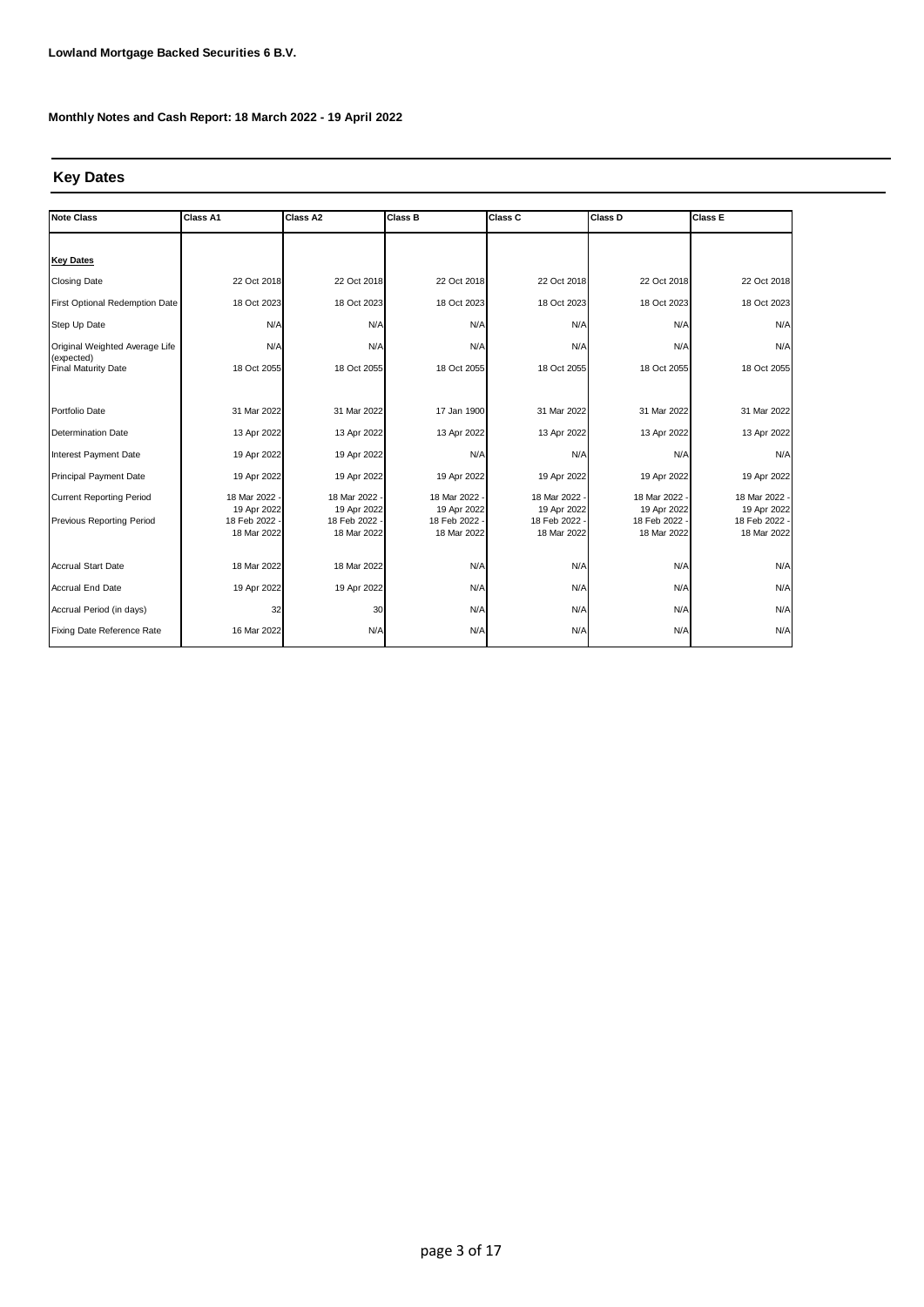#### **Bond Report**

| <b>Note Class</b>                                                          | Class A1                                               | Class A2                                               | Class B                                         | Class C                                                | Class D                                                | Class E                                                       |
|----------------------------------------------------------------------------|--------------------------------------------------------|--------------------------------------------------------|-------------------------------------------------|--------------------------------------------------------|--------------------------------------------------------|---------------------------------------------------------------|
|                                                                            |                                                        |                                                        |                                                 |                                                        |                                                        |                                                               |
| General information                                                        |                                                        |                                                        |                                                 |                                                        |                                                        |                                                               |
| Issuer                                                                     | Lowland Mortgage<br><b>Backed Securities 6</b><br>B.V. | Lowland Mortgage<br><b>Backed Securities 6</b><br>B.V. | Lowland Mortgage<br>Backed Securities 6<br>B.V. | Lowland Mortgage<br><b>Backed Securities 6</b><br>B.V. | Lowland Mortgage<br><b>Backed Securities 6</b><br>B.V. | <b>Lowland Mortgage</b><br><b>Backed Securities 6</b><br>B.V. |
| Legal Entity Identifier (LEI)                                              | 724500QX447Z5BL66C79                                   | 724500QX447Z5BL66C79                                   | 724500QX447Z5BL66C79                            | 724500QX447Z5BL66C79                                   | 724500QX447Z5BL66C79                                   | 724500QX447Z5BL66C79                                          |
| <b>ISIN Code</b>                                                           | XS1895557848                                           | XS1895558143                                           | XS1895559034                                    | XS1895559620                                           | XS1895559893                                           | XS1895560040                                                  |
| Common code                                                                | 189555784                                              | 189555814                                              | 189555903                                       | 189555962                                              | 189555989                                              | 189556004                                                     |
| Security code                                                              |                                                        |                                                        |                                                 |                                                        |                                                        |                                                               |
| Stock Exchange Listing(s)                                                  | Euronext Exchange                                      | Euronext Exchange                                      | Euronext Exchange                               | Euronext Exchange                                      | Euronext Exchange                                      | Euronext Exchange                                             |
| Currency                                                                   | <b>EUR</b>                                             | <b>EUR</b>                                             | <b>EUR</b>                                      | 17                                                     | <b>EUR</b>                                             | <b>EUR</b>                                                    |
| Applicable exchange rate                                                   | Not Applicable                                         | Not Applicable                                         | Not Applicable                                  | Not Applicable                                         | Not Applicable                                         | Not Applicable                                                |
| Number of Notes                                                            | 499                                                    | 22751                                                  | 625                                             | 450                                                    | 400                                                    | 275                                                           |
| Bond structure                                                             | Soft Bullet                                            | Soft Bullet                                            | Soft Bullet                                     | Soft Bullet                                            | Soft Bullet                                            | Soft Bullet                                                   |
| Mortgage backed (yes / no)                                                 | Yes                                                    | Yes                                                    | Yes                                             | Yes                                                    | Yes                                                    | Yes                                                           |
| Original Credit Rating(s)<br>(S&P/Moody's/Fitch/DBRS)                      | $-$ / Aaa (sf) / AAA (sf) /                            | $-$ / Aaa (sf) / AAA (sf) /                            | - / Aa3 (sf) / AAA (sf) / -                     | $- / A2$ (sf) / AA+ (sf) / $-$                         | -/ Baa2 (sf) / A+ (sf) / -                             | $-$ / n.r. (sf) / BB+ (sf) / -                                |
| Current Credit Rating(s)<br>(S&P/Moody's/Fitch/DBRS)<br>Credit enhancement | - / Aaa (sf) / AAA (sf) / -                            | $-$ / Aaa (sf) / AAA (sf) /                            | $-$ / Aa3 (sf) / AAA (sf) / $-$                 | - / A2 (sf) / AAA (sf) / -                             | - / Baa2 (sf) / AA (sf) / -                            | - / n.r. (sf) / BBB (sf) / -                                  |
| -Through reserve fund                                                      | 0.00                                                   | 0.00                                                   | 0.00                                            | 0.00                                                   | 0.00                                                   | 0.00                                                          |
| -Through subordination                                                     | 2,450,100,000.00                                       | 175,000,000.00                                         | 112,500,000.00                                  | 67,500,000.00                                          | 27,500,000.00                                          | 0.00                                                          |
| Total                                                                      | 2,450,100,000.00                                       | 175,000,000.00                                         | 112,500,000.00                                  | 67,500,000.00                                          | 27,500,000.00                                          | 0.00                                                          |
| Liquidity support                                                          |                                                        |                                                        |                                                 |                                                        |                                                        |                                                               |
| -Through cash advance facility                                             | 34,875,000.00                                          | 34,875,000.00                                          | N/A                                             | N/A                                                    | N/A                                                    | N/A                                                           |
| -Through reserve fund                                                      | 0.00                                                   | 0.00                                                   | N/A                                             | N/A                                                    | N/A                                                    | N/A                                                           |
| Total                                                                      | 34,875,000.00                                          | 34,875,000.00                                          | N/A                                             | N/A                                                    | N/A                                                    | N/A                                                           |
|                                                                            |                                                        |                                                        |                                                 |                                                        |                                                        |                                                               |

Transaction compliant with retention requirements\*

Yes \*

| Percentage retained at Closing                   | 100.00% | 100.00% | 100.00% | 100.00% | 100.00% | 100.00%  |
|--------------------------------------------------|---------|---------|---------|---------|---------|----------|
| Date<br>Percentage placed at Closing             | 0.00%   | 0.00%   | 0.00%   | 0.00%   | 0.00%   | $0.00\%$ |
| Date (privately and/or publicly)                 |         |         |         |         |         |          |
| Total                                            | 100.00% | 100.00% | 100.00% | 100.00% | 100.00% | 100.00%  |
| Percentage retained at                           | 100.00% | 100.00% | 100.00% | 100.00% | 100.00% | 100.00%  |
| Reporting Date<br>Percentage placed at Reporting | 0.00%   | 0.00%   | 0.00%   | 0.00%   | 0.00%   | 0.00%    |
| Date (privately and/or publicly)                 |         |         |         |         |         |          |
| Total                                            | 100.00% | 100.00% | 100.00% | 100.00% | 100.00% | 100.00%  |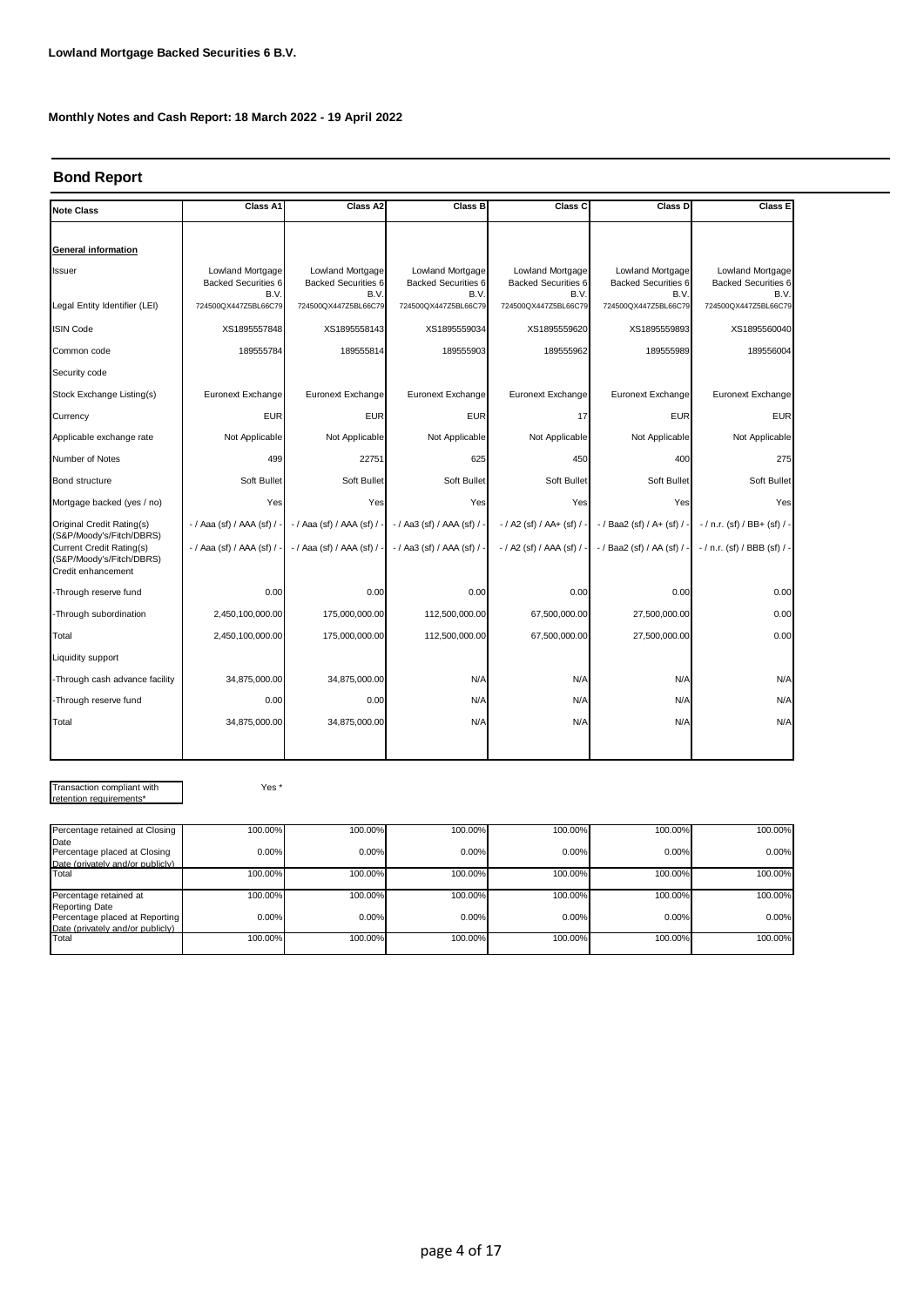#### **Bond Report (2)**

| <b>Note Class</b>                                | Class A1      | Class A2         | Class B       | Class C       | Class D       | Class E       |
|--------------------------------------------------|---------------|------------------|---------------|---------------|---------------|---------------|
|                                                  |               |                  |               |               |               |               |
| <b>Principal information</b>                     |               |                  |               |               |               |               |
| Original Principal Balance                       | 49,900,000.00 | 2,275,100,000.00 | 62,500,000.00 | 45,000,000.00 | 40,000,000.00 | 27,500,000.00 |
| Principal Balance before<br>Payment              | 49,900,000.00 | 2,275,100,000.00 | 62,500,000.00 | 45,000,000.00 | 40,000,000.00 | 27,500,000.00 |
| <b>Total Principal Payments</b>                  | 0.00          | 0.00             | 0.00          | 0.00          | 0.00          | 0.00          |
| Principal Balance after Payment                  | 49,900,000.00 | 2,275,100,000.00 | 62,500,000.00 | 45,000,000.00 | 40,000,000.00 | 27,500,000.00 |
| Principal Balance per Note                       | 100,000.00    | 100,000.00       | 100,000.00    | 100,000.00    | 100,000.00    | 100,000.00    |
| before Payment<br>Previous Factor                | 1.00000       | 1.00000          | 1.00000       | 1.00000       | 1.00000       | 1.00000       |
| Principal Payments per Note                      | 0.00          | 0.00             | 0.00          | 17.00         | 0.00          | 0.00          |
| Balance after Payment per Note                   | 100,000.00    | 100,000.00       | 100,000.00    | 100,000.00    | 100,000.00    | 100,000.00    |
| <b>Current Factor</b>                            | 1.00000       | 1.00000          | 1.00000       | 1.00000       | 1.00000       | 1.00000       |
|                                                  |               |                  |               |               |               |               |
| <b>Principal Deficiency Ledger</b>               |               |                  |               |               |               |               |
| PDL Balance Previous Interest                    | 0.00          | 0.00             | 0.00          | 0.00          | 0.00          | 0.00          |
| Payment Date<br>Additions to PDL in current      | 0.00          | 0.00             | 0.00          | 0.00          | 0.00          | 0.00          |
| reporting period<br>Releases from PDL in current | 0.00          | 0.00             | 0.00          | 0.00          | 0.00          | 0.00          |
| reporting period<br>PDL Balance Current Interest | 0.00          | 0.00             | 0.00          | 0.00          | 0.00          | 0.00          |
| Payment Date<br>Cumulative Additions to PDL      | 0.00          | 0.00             | 0.00          | 0.00          | 0.00          | 328,702.56    |
| Cumulative Releases from PDL                     | 0.00          | 0.00             | 0.00          | 0.00          | 0.00          | 328,702.56    |
|                                                  |               |                  |               |               |               |               |
| Interest information                             |               |                  |               |               |               |               |
| <b>Accrual Start Date</b>                        | 18 Mar 22     | 18 Mar 22        | N/A           | N/A           | N/A           | N/A           |
| Accrual End Date                                 | 19 Apr 22     | 19 Apr 22        | N/A           | N/A           | N/A           | N/A           |
| Accrual Period (in days)                         | 32            | 30               | N/A           | N/A           | N/A           | N/A           |
| Fixing Date Reference Rate                       | 16 Mar 22     | N/A              | N/A           | N/A           | N/A           | N/A           |
| Reference Rate                                   | Euribor_1M    | N/A              | N/A           | N/A           | N/A           | N/A           |
| Coupon Reference Rate (in %)                     | $-0.554$      | N/A              | N/A           | N/A           | N/A           | N/A           |
| Margin (in bps)                                  | 50.00         | N/A              | N/A           | N/A           | N/A           | N/A           |
| Step Up Margin (in bps)                          | N/A           | N/A              | N/A           | N/A           | N/A           | N/A           |
| Current Coupon (in bps)                          | 0.000         | 100.000          | N/A           | N/A           | N/A           | N/A           |
| Day Count Convention                             | act/360       | fixed 30/360     | N/A           | N/A           | N/A           | N/A           |
| <b>Total Interest Payments</b>                   | 0.00          | 1,895,840.83     | N/A           | N/A           | N/A           | N/A           |
| Interest Payments Per Note                       | 0.00          | 83.33            | N/A           | N/A           | N/A           | N/A           |
| Scheduled Interest Payment                       | 0.00          | 1,895,840.83     | N/A           | N/A           | N/A           | N/A           |
| Current Interest Shortfall                       | 0.00          | 0.00             | N/A           | N/A           | N/A           | N/A           |
| Cumulative Interest Shortfall                    | 0.00          | 0.00             | N/A           | N/A           | N/A           | N/A           |
|                                                  |               |                  |               |               |               |               |
| Total Principal + Interest                       | 0.00          | 1,895,840.83     | 0.00          | 0.00          | 0.00          | 0.00          |
| Payments                                         |               |                  |               |               |               |               |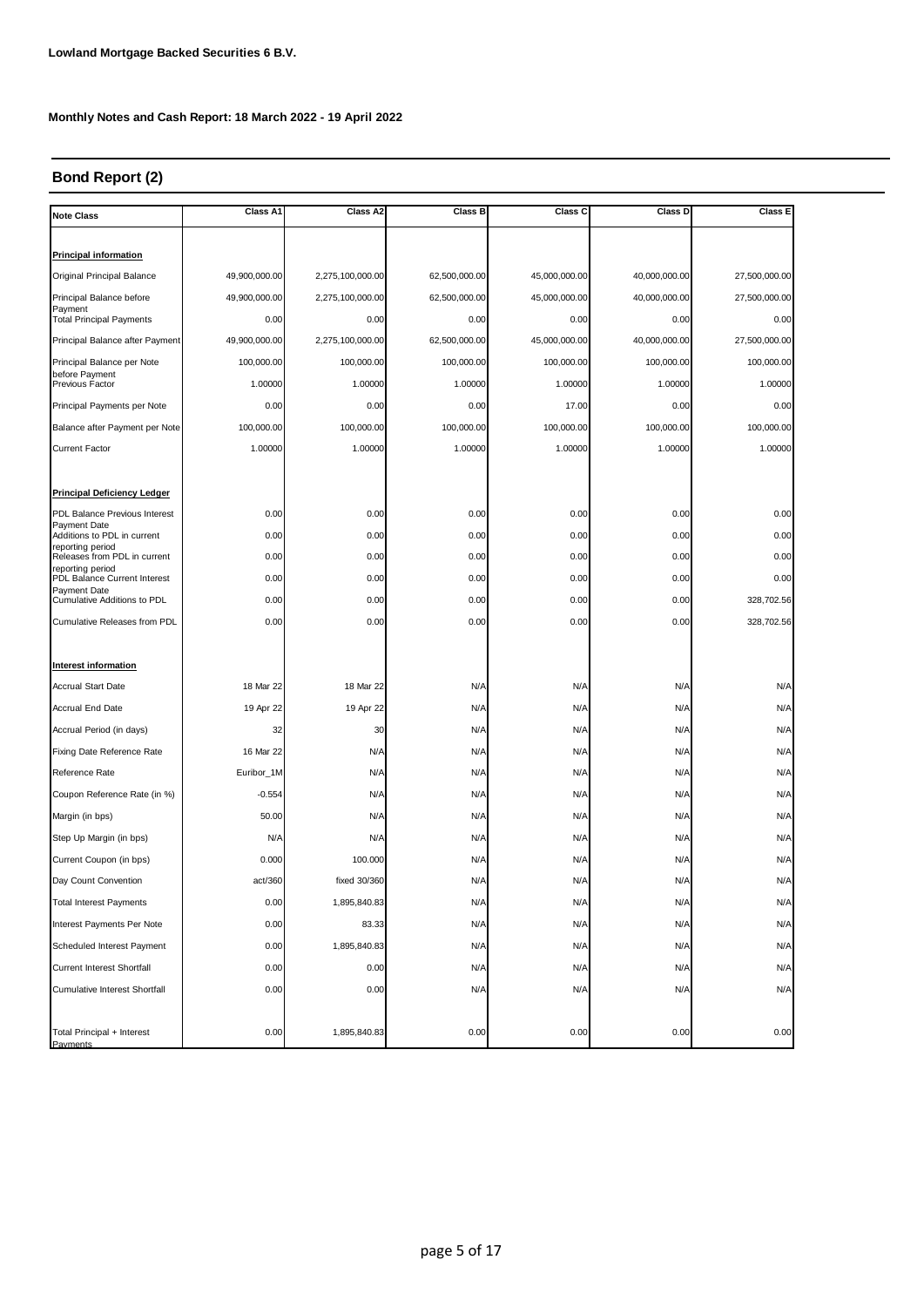#### **Revenue Priority of Payments**

|                                                                                                                                                                                                                                                                                                               | <b>Previous Period</b> | <b>Current Period</b> |
|---------------------------------------------------------------------------------------------------------------------------------------------------------------------------------------------------------------------------------------------------------------------------------------------------------------|------------------------|-----------------------|
| <b>Available Revenue Funds</b>                                                                                                                                                                                                                                                                                |                        |                       |
| (i) as interest on the Mortgage Receivables less, with respect to each Savings Mortgage Receivable;                                                                                                                                                                                                           | 4,506,201.29           | 4,480,040.67          |
| (ii) as interest accrued on the Issuer Collection Account excl. the Financial Cash Collateral Ledger;                                                                                                                                                                                                         | $-9,748.21$            | $-10,090.78$          |
| (iii) as prepayment penalties under the Mortgage Receivables;                                                                                                                                                                                                                                                 | 690,028.92             | 510,306.28            |
| (iv) as Net Foreclosure Proceeds on any Mortgage Receivables to the extent such proceeds do not relate to                                                                                                                                                                                                     | 0.00                   | 0.00                  |
| principal;<br>(v) amounts to be drawn from the Issuer Collection Account and/or the Custody Cash Account equal to any Set-                                                                                                                                                                                    | 0.00                   | 0.00                  |
| Off Amount and Commingling Amount and/or the proceeds of Securities:<br>(vi) as amounts received in connection with a repurchase of Mortgage Receivables;                                                                                                                                                     | 67,989.56              | 80,452.18             |
| (vii) as amounts received in connection with a sale of Mortgage Receivables;                                                                                                                                                                                                                                  | 0.00                   | 0.00                  |
| (viii) as amounts received as post-foreclosure proceeds on the Mortgage Receivables;                                                                                                                                                                                                                          | 0.00                   | 0.00                  |
| (ix) as amounts to be drawn under the Cash Advance Facility (other than Cash Advance Facility Stand-by                                                                                                                                                                                                        | 0.00                   | 0.00                  |
| Drawings);<br>(x) as amounts deducted from the Available Principal Funds on such Notes Payment Date as Interest Shortfall;                                                                                                                                                                                    | 0.00                   | 0.00                  |
| (xi) as amounts to be drawn from the Issuer Collection Account with a corresponding debit to the Interest                                                                                                                                                                                                     | 0.00                   | 0.00                  |
| Reconciliation Ledger; and<br>(xii) any amounts standing to the credit of the Issuer Collection Account and the Custody Cash Account, after all                                                                                                                                                               | 0.00                   | 0.00                  |
| payment obligations of the Issuer under the Transaction Documents, other than towards payment of any<br>-/-<br>Less; (xiii) on the first Payment Date of each calendar year a minimum of 2,500,-;                                                                                                             | 0.00                   | 0.00                  |
| Less: (xiv) any amount to be credited to the Interest Reconciliation Ledger on the immediately succeeding<br>$-/-$<br>Payment Date.                                                                                                                                                                           | 0.00                   | 0.00                  |
| <b>Total Available Revenue Funds</b><br><b>Revenue Priority of Payments</b>                                                                                                                                                                                                                                   | 5,254,471.56           | 5,060,708.35          |
|                                                                                                                                                                                                                                                                                                               |                        |                       |
| (a) first, in or towards satisfaction, fees or other remuneration due and payable to the Directors and Security<br>Trustee:                                                                                                                                                                                   | 0.00                   | 14,210.31             |
| (b) second, in or towards satisfaction of an administration fee and all costs and expenses due and payable to<br>the Pool Servicers and the Issuer Administrator;                                                                                                                                             | 264,647.12             | 314,893.46            |
| (c) third, in or towards satisfaction of, any amounts due and payable to (i) third parties, the Credit Rating<br>Agencies, any legal advisor, auditor and accountant, (ii) the Paying and the Reference Agent,                                                                                                | 54,953.40              | 0.00                  |
| (iii) the CAF Commitment Fee and (iv) to the Issuer Account Bank;                                                                                                                                                                                                                                             | 3,933.09               | 4,234.43              |
| (d) fourth, in or towards satisfaction of (i) any amounts due to the Cash Advance Facility Provider other than the<br>Cash Advance Facility Commitment Fee and (ii) a Cash Advance Facility Stand-by Drawing;<br>(e) fifth, in or towards satisfaction, all amounts of interest due but unpaid in respect of: | 0.00                   | 0.00                  |
| - the Senior Class A1 Notes and                                                                                                                                                                                                                                                                               | 0.00                   | 0.00                  |
| - the Senior Class A2 Notes;                                                                                                                                                                                                                                                                                  | 1.895.840.83           | 1,895,840.83          |
| (f) sixth, in or towards satisfaction of sums to be credited to the Class A Principal Deficiency Leger;                                                                                                                                                                                                       | 0.00                   | 0.00                  |
| (g) seventh, in or towards satisfaction of sums to be credited to the Class B Principal Deficiency Ledger:                                                                                                                                                                                                    | 0.00                   | 0.00                  |
| (h) eighth, in or towards satisfaction of sums to be credited to the Class C Principal Deficiency Ledger;                                                                                                                                                                                                     | 0.00                   | 0.00                  |
| (i) ninth, in or towards satisfaction of sums to be credited to the Class D Principal Deficiency Ledger;                                                                                                                                                                                                      | 0.00                   | 0.00                  |
| (j) tenth, in or towards satisfaction of sums to be credited to the Class E Principal Deficiency Ledger;                                                                                                                                                                                                      | 0.00                   | 0.00                  |
| (k) eleventh, in or towards satisfaction of gross-up amounts or additional amounts due, if any, to the Cash                                                                                                                                                                                                   | 0.00                   | 0.00                  |
| Advance Facility Provider; and<br>(I) twelfth, in or towards satisfaction of a Deferred Purchase Price Instalment to the Sellers.                                                                                                                                                                             | 3,035,097.12           | 2,831,529.32          |
| <b>Total Revenue Priority of Payments</b>                                                                                                                                                                                                                                                                     | 5,254,471.56           | 5,060,708.35          |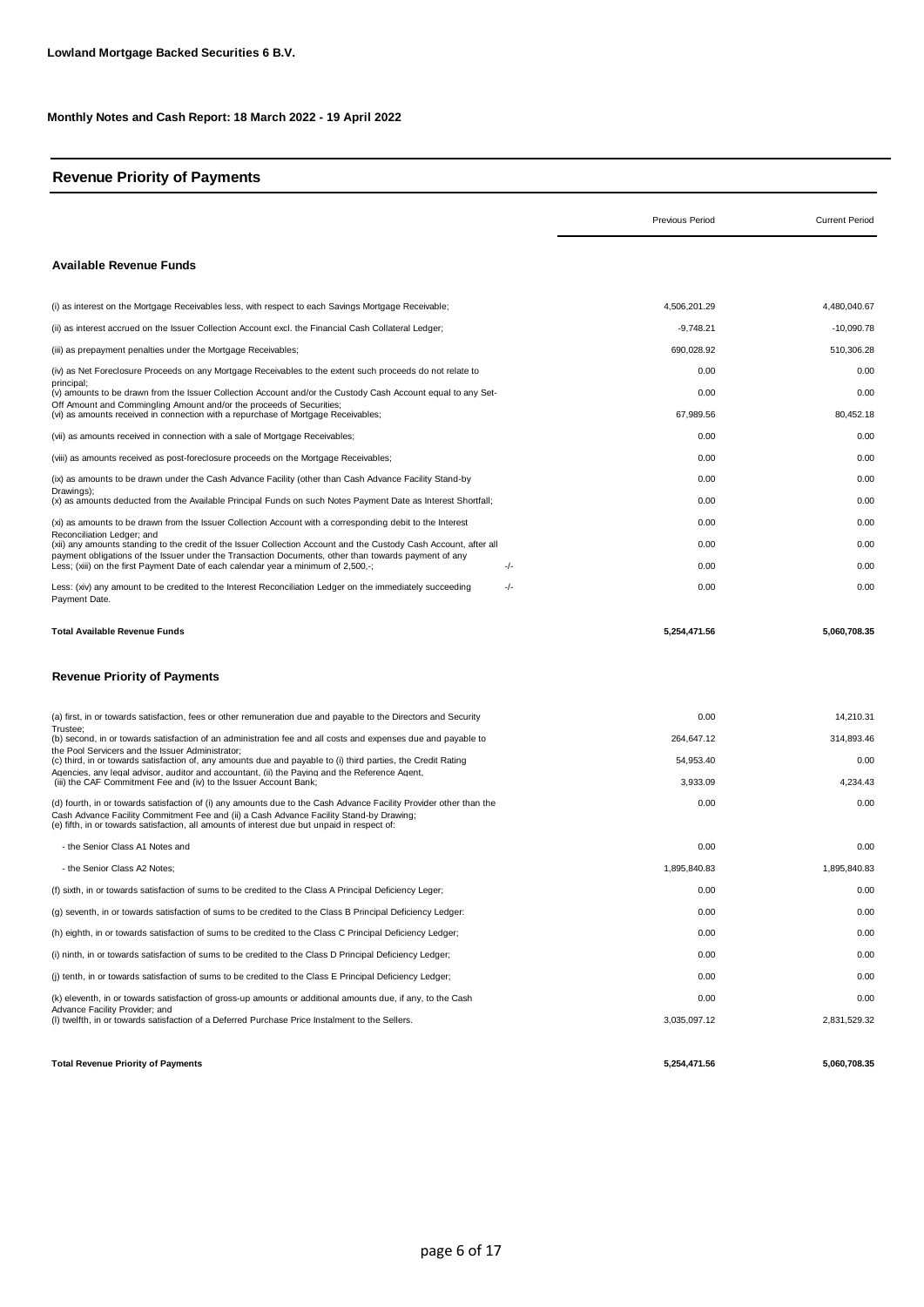#### **Redemption Priority of Payments**

|                                                                                                                                                                           |     | <b>Previous Period</b> | <b>Current Period</b> |
|---------------------------------------------------------------------------------------------------------------------------------------------------------------------------|-----|------------------------|-----------------------|
| <b>Floating Rate Available Principal Funds</b>                                                                                                                            |     |                        |                       |
| (i) as repayment and prepayment of principal under the Floating Rate Mortgage Receivables;                                                                                |     | 432.742.03             | 1,530,916.68          |
| (ii) as partial repayment and prepayment of principal under the Floating Rate Mortgage Receivables;                                                                       |     | 13,893.50              | 13,223.31             |
| (iii) as Net Foreclosure Proceeds on any Floating Rate Mortgage Receivable to the extent such proceeds relate                                                             |     | 0.00                   | 0.00                  |
| to principal;<br>(iv) as amounts received in connection with a repurchase of Floating Rate Mortgage Receivables;                                                          |     | 0.00                   | 0.00                  |
| (v) as amounts received in connection with a sale of Floating Rate Mortgage Receivables;                                                                                  |     | 0.00                   | 0.00                  |
| (vi) as the Floating Rate Fraction of the amounts to be credited to the Principal Deficiency Ledger;                                                                      |     | 0.00                   | 0.00                  |
| (vii) as Participation Increase and as amounts to be received as Initial Participation;                                                                                   |     | 3,519.72               | 3,524.63              |
| (viii) as amounts received from the Construction Deposit Account by means of set-off with the Floating Rate                                                               |     | 0.00                   | 0.00                  |
| Mortgage Receivables;<br>(ix) as an amount equal to the part of the Reserved Amount equal to the balance standing to the credit of the                                    |     | 6.40                   | 3.09                  |
| Floating Rate Purchase Ledger; and<br>(x) as the Floating Rate Fraction of any amount to be drawn from the Principal Reconciliation Ledger.                               |     | 0.00                   | 0.00                  |
| Less: (xi) the Floating Rate Fraction of any Interest Shortfall;                                                                                                          | -/- | 0.00                   | 0.00                  |
| Less: (xii) the Floating Rate Fraction of any amount to be credited to the Principal Reconciliation Ledger;                                                               | -/- | 0.00                   | 0.00                  |
| Less: (xiii) the Initial Purchase Price of any Floating Rate Further Advance Receivables and                                                                              | -/- | 831,541.86             | 248,217.13            |
| Less: (xiv) such part of the Reserved Amount to be credited to the Floating Rate Purchase Ledger on the<br>immediately succeeding Notes Payment Date.                     | -/- | $-381,380.21$          | 1,299,450.58          |
| <b>Total Floating Rate Available Principal Funds</b>                                                                                                                      |     | 0.00                   | 0.00                  |
| Fixed Rate Available Principal Funds                                                                                                                                      |     |                        |                       |
| (i) as repayment and prepayment of principal under the Fixed Rate Mortgage Receivables;                                                                                   |     | 22,431,058.48          | 23,883,041.24         |
| (ii) as partial repayment and prepayment of principal under the Fixed Rate Mortgage Receivables;                                                                          |     | 4,158,833.68           | 4,176,940.15          |
| (iii) as Net Foreclosure Proceeds on any Fixed Rate Mortgage Receivable to the extent such proceeds relate to                                                             |     | 0.00                   | 0.00                  |
| principal;<br>(iv) as amounts received in connection with a repurchase of Fixed Rate Mortgage Receivables;                                                                |     | 1,370,970.05           | 2,637,322.13          |
| (v) as amounts received in connection with a sale of Fixed Rate Mortgage Receivables;                                                                                     |     | 0.00                   | 0.00                  |
| (vi) as the Fixed Rate Fraction of amounts to be credited to the Principal Deficiency Ledger;                                                                             |     | 0.00                   | 0.00                  |
| (vii) as Participation Increase and as amounts to be received as Initial Participation                                                                                    |     | 472,664.84             | 470,290.76            |
| (viii) as amounts received from the Construction Deposit Account by means of set-off with the Fixed Rate                                                                  |     | 0.00                   | 0.00                  |
| Mortgage Receivables;<br>(ix) as an amount equal to the part of the Reserved Amount equal to the balance standing to the credit of the<br>Fixed Rate Purchase Ledger; and |     | 291.90                 | 140.69                |
| (x) as the Fixed Rate Fraction of any amount to be drawn from the Principal Reconciliation Ledger.                                                                        |     | 0.00                   | 0.00                  |
| Less: (xi) the Fixed Rate Fraction of any Interest Shortfall;                                                                                                             | -/- | 0.00                   | 0.00                  |
| Less: (xii) the Fixed Rate Fraction of any amount to be credited to the Principal Reconciliation Ledger.                                                                  | -/- | 0.00                   | 0.00                  |
| Less: (xiii) the Initial Purchase Price of any Fixed Rate Further Advance Receivables.                                                                                    | -/- | 28,052,294.96          | 32,466,407.64         |
| Less: (xiv) such part of the Reserved Amount to be credited to the Fixed Rate Purchase Ledger on the<br>immediately succeeding Notes Payment Date.                        | -/- | 381,523.99             | -1,298,672.67         |
| <b>Total Fixed Rate Available Principal Funds</b>                                                                                                                         |     | 0.00                   | 0.00                  |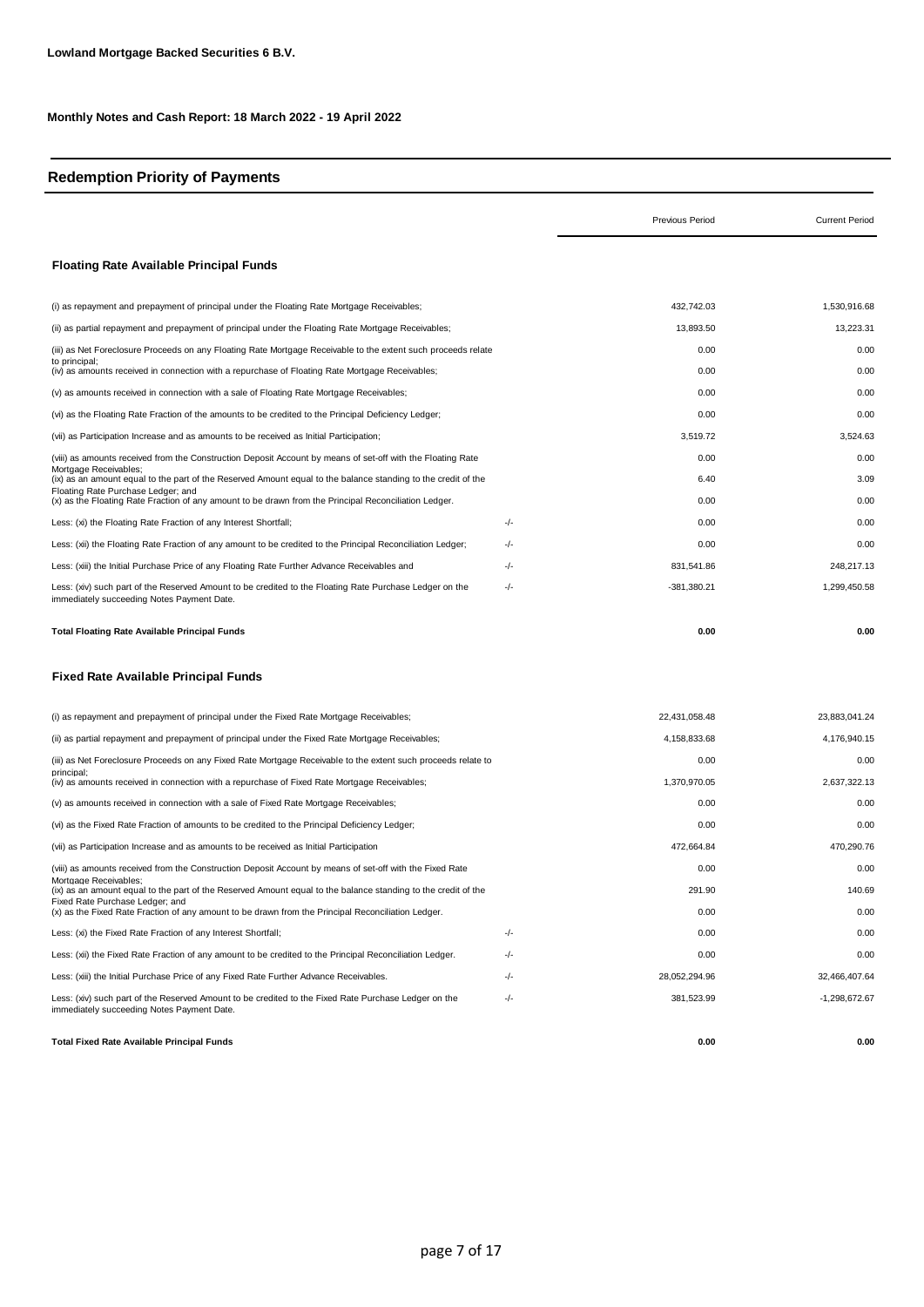#### **Redemption Priority of Payments**

| <b>Total Redemption Priority of Payments</b>                                                                               | 0.00 | 0.00 |
|----------------------------------------------------------------------------------------------------------------------------|------|------|
|                                                                                                                            |      |      |
| (e) fifth, in or towards satisfaction of principal amounts due under the Subordinated Class E Notes; and                   | 0.00 | 0.00 |
| (d) fourth, in or towards satisfaction of principal amounts due under the Junior Class D Notes;                            | 0.00 | 0.00 |
| (c) third, in or towards satisfaction of principal amounts due under the Mezzanine Class C Notes;                          | 0.00 | 0.00 |
| (b) second, in or towards satisfaction of principal amounts due under the Mezzanine Class B Notes;                         | 0.00 | 0.00 |
| Senior Class A2 Notes:<br>thereafter, in or towards satisfaction of principal amounts due under the Senior Class A1 Notes; | 0.00 | 0.00 |
| (a) first, (ii) the Fixed Rate Redemption Available Amount will be applied for principal amounts due under the             | 0.00 | 0.00 |
| Senior Class A1 Notes:<br>thereafter, in or towards satisfaction of principal amounts due under the Senior Class A2 Notes; | 0.00 | 0.00 |
| (a) first, (i) the Floating Rate Redemption Available Amount will be applied for principal amounts due under the           | 0.00 | 0.00 |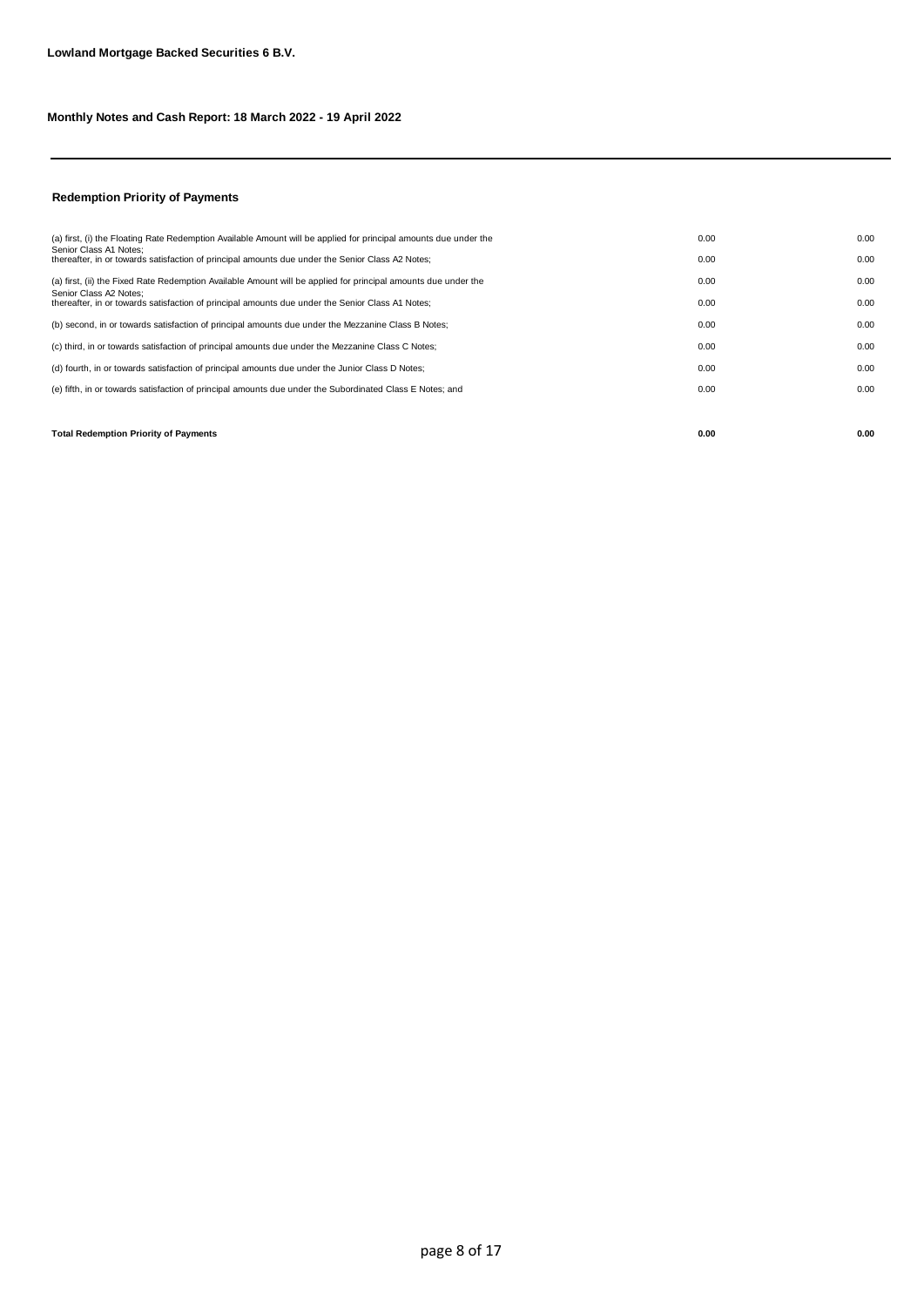#### **Issuer Accounts**

|                                                                                                                                                                                          | <b>Current Period</b> |
|------------------------------------------------------------------------------------------------------------------------------------------------------------------------------------------|-----------------------|
| <b>Floating Rate GIC Account</b><br>Issuer Transaction Account balance at the beginning of the Reporting Period<br>Issuer Transaction Account balance at the end of the Reporting Period | 9.773.62<br>10,407.75 |
| <b>Construction Deposit Account</b>                                                                                                                                                      |                       |
| Construction Deposit Account balance at the beginning of the Reporting Period                                                                                                            | 13,003,004.42         |
| Additions to the Construction Deposit Account                                                                                                                                            | 0.00                  |
| Paid from Construction Deposit Account                                                                                                                                                   | $-1,209,254.36$       |
| Construction Deposit Account balance at the end of the Reporting Period                                                                                                                  | 11.793.750.06         |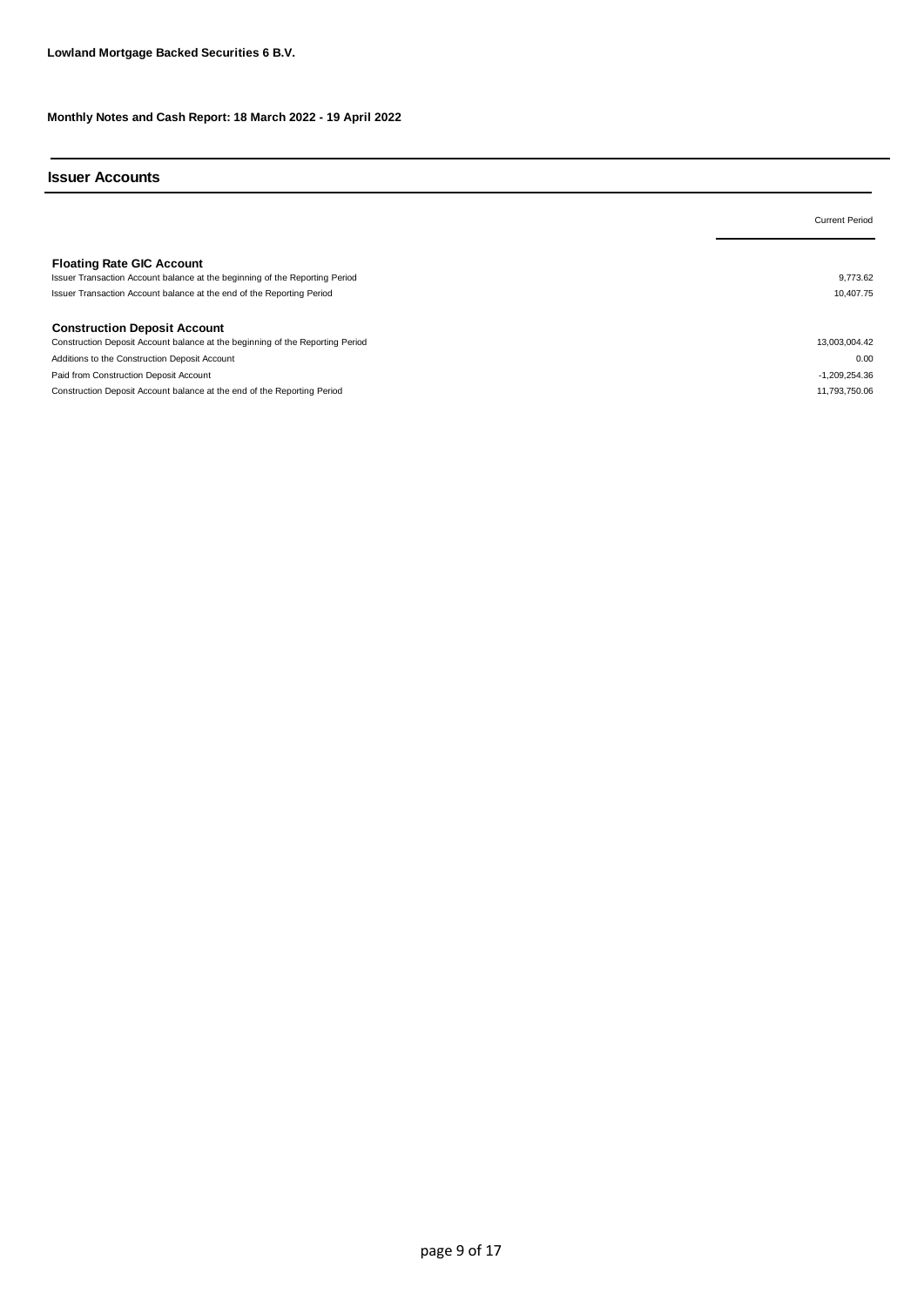#### **Additional Information**

|                                                                                           | <b>Current Period</b> |
|-------------------------------------------------------------------------------------------|-----------------------|
|                                                                                           |                       |
| <b>Cash Advance Facility</b>                                                              |                       |
| Cash Advance Facility Stand-by Drawing Amount Amount deposited in the Collection Account: | 0.00                  |
| Cash Advance Facility Maximum Amount current Reporting Period                             | 34,875,000.00         |
| Cash Advance Facility Maximum Amount next Reporting Period (at the most)                  | 34,875,000.00         |
|                                                                                           |                       |
| Interest due on Cash Advance Facility Drawings                                            | 0.00                  |
| Interest paid on Cash Advance Facility Drawings                                           | 0.00                  |
|                                                                                           |                       |
| Cash Advance Facility Drawn Amount at the beginning of the Reporting Period               | 0.00                  |
| Cash Advance Facility Repayment current Reporting Period                                  | 0.00                  |
| Cash Advance Facility Drawing current Reporting Period                                    | 0.00                  |
| Cash Advance Facility Drawn Amount at the end of the Reporting Period                     | 0.00                  |
|                                                                                           |                       |
| <b>Reserve Fund</b><br>Not applicable                                                     |                       |
|                                                                                           |                       |
| Set-Off Financial Cash Collateral Ledger                                                  |                       |
| The Potential Set-Off Required Amount                                                     | 0.00                  |
| The Posted Set-Off Financial Cash Collateral Value, start period                          | 0.00                  |
| Current drawing from the Set-Off Financial Cash Collateral Ledger                         | 0.00                  |
| The Set-off Delivery Amount                                                               | 0.00                  |
| The Set-off Return Amount                                                                 | 0.00                  |
| Received Interest on Set-Off Financial Cash Collateral Ledger                             | 0.00                  |
| Paid Interest on Set-Off Financial Cash Collateral Ledger                                 | 0.00                  |
| The Posted Set-Off Financial Cash Collateral Value, end period                            | 0.00                  |
|                                                                                           |                       |
| <b>Commingling Financial Cash Collateral Ledger</b>                                       |                       |
| The Potential Commingling Required Amount                                                 | 0.00                  |
| The Posted Commingling Financial Cash Collateral Value, start period                      | 0.00                  |
| Current drawing from the Commingling Financial Cash Collateral Ledger                     | 0.00                  |
| Commingling Delivery Amount                                                               | 0.00                  |
| Commingling Return Amount                                                                 | 0.00                  |
| Received Interest on Commingling Financial Cash Collateral Ledger                         | 0.00                  |
| Paid Interest on Commingling Financial Cash Collateral Ledger                             | 0.00                  |
| The Posted Commingling Financial Cash Collateral Value, end period                        | 0.00                  |
|                                                                                           |                       |
| <b>REPO Available Amount</b>                                                              |                       |
| REPO Available Amount, start period                                                       | 0.00                  |
| Decrease of REPO Available Amount                                                         | 0.00                  |
| Increase of REPO Available Amount                                                         | 0.00                  |
| REPO Available Amount, end period                                                         | 0.00                  |
| Underlying collateral in form of Equivalent Securities                                    |                       |
| Nominal amount of government bonds, start period                                          | 0.00                  |
| Nominal amount of government bonds, end period                                            | 0.00                  |
|                                                                                           |                       |
| <b>Interest Reconciliation Ledger</b>                                                     |                       |
| Balance Interest Reconciliation Ledger, start period                                      | 0.00                  |
| Drawings to the Interest Reconciliation Ledger                                            | 0.00                  |
| Credits to the Interest Reconciliation Ledger                                             | 0.00                  |
| Balance Interest Reconciliation Ledger, end period                                        | 0.00                  |
|                                                                                           |                       |
| <b>Principal Reconciliation Ledger</b>                                                    |                       |
| Balance Principal Reconciliation Ledger, start period                                     | 0.00                  |
| Drawings to the Principal Reconciliation Ledger                                           | 0.00                  |
| Credits to the Principal Reconciliation Ledger                                            | 0.00                  |
| Balance Principal Reconciliation Ledger, end period                                       | 0.00                  |

**Excess Spread Margin** Not applicable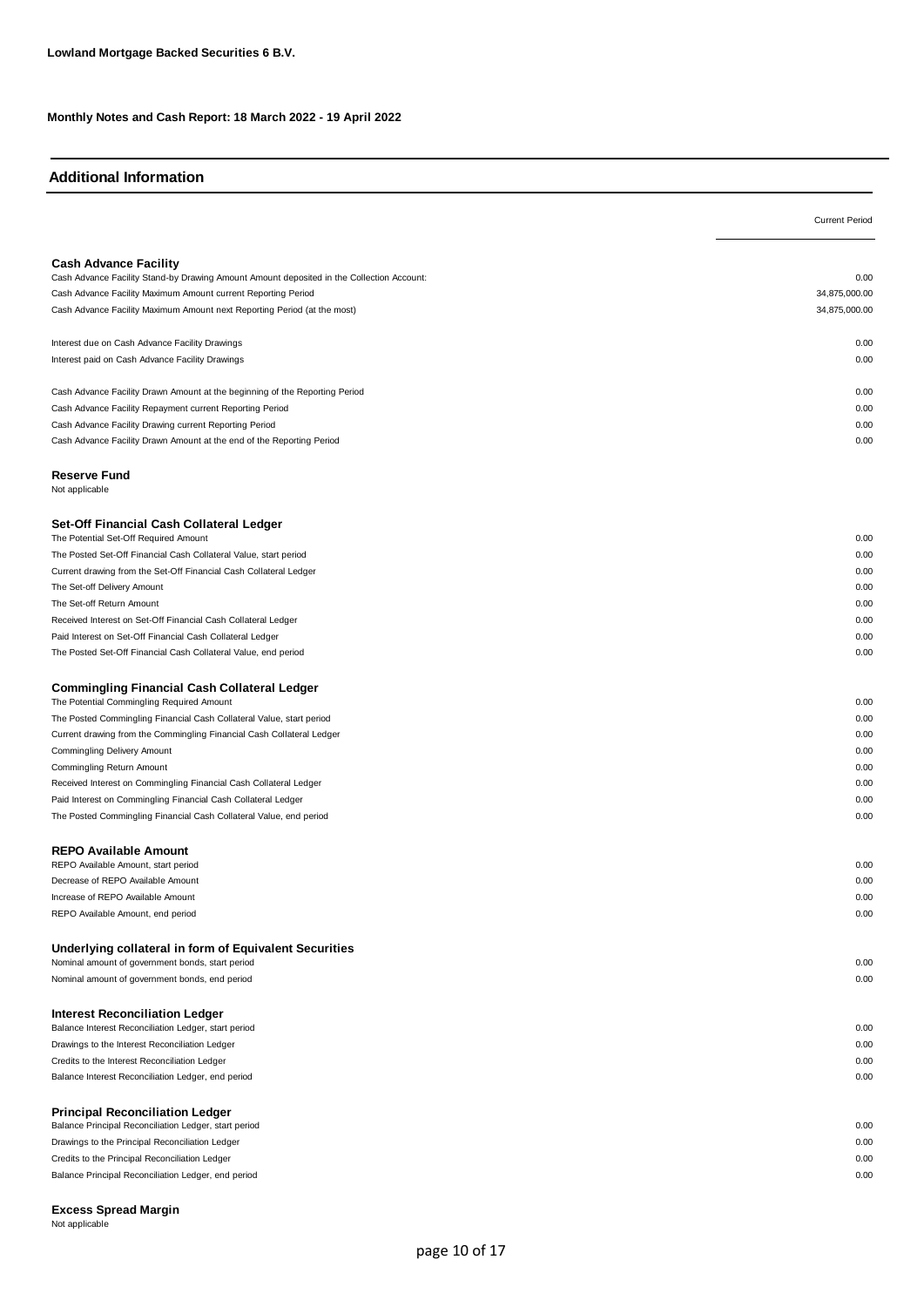#### **Swap**

Not applicable

#### **Set off**

| Total Balance of Deposits Related to Borrowers in the Mortgage Loan Portfolio:            | 59.113.255.78 |
|-------------------------------------------------------------------------------------------|---------------|
| Weighted Average Balance of Deposits Related to Borrowers in the Mortgage Loan Portfolio: | 4.428.70      |

#### **Reconciliation Assets**

| Balance of Fixed Rate Mortgages at the end of the period                       | 2,522,998,520.16    |
|--------------------------------------------------------------------------------|---------------------|
| Balance of Floating Rate Mortgages at the end of the period                    | 35,127,271.90       |
| Balance of Savings related to Fixed Rate Mortgages at the end of the period    | $-57,613,037.30$    |
| Balance of Savings related to Floating Rate Mortgages at the end of the period | $-513,532.67$       |
| Notes Classes A-E start of the period                                          | $-2,500,000,000.00$ |
| <b>Total Redemptions Notes</b>                                                 | 0.00                |
| The Reserved Amount                                                            | 777.91              |
| - Difference                                                                   | 0.00                |
|                                                                                |                     |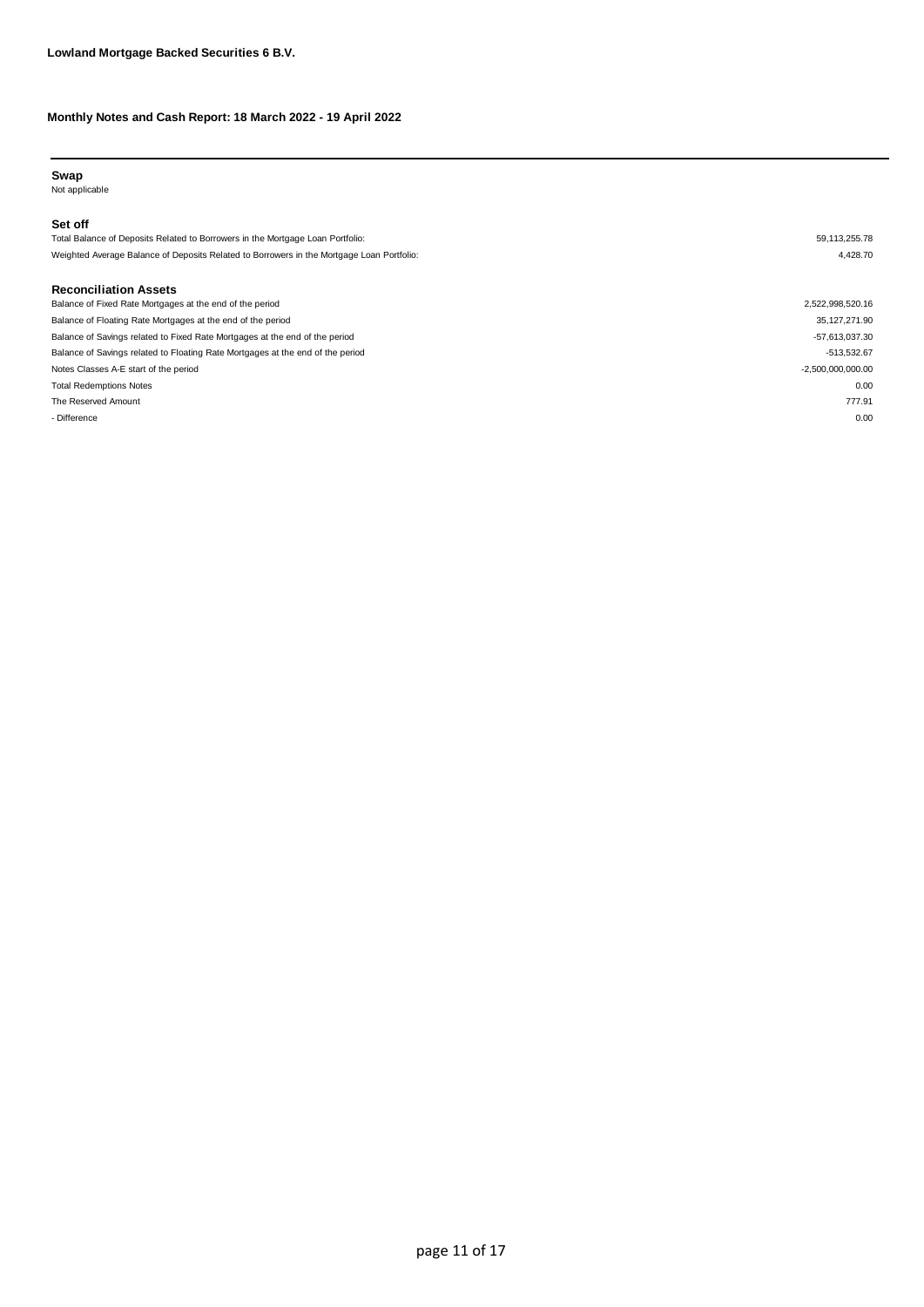## **Triggers and Portfolio Limits**

| <b>Triggers</b>                                                                                                                                                                                                                                                                                                                                                                                                                                                                                                                                                                                                                  | Criteria            | Realised as per Ok/Breach<br>19/04/2022 | Consequence if breached                                                                                                      |
|----------------------------------------------------------------------------------------------------------------------------------------------------------------------------------------------------------------------------------------------------------------------------------------------------------------------------------------------------------------------------------------------------------------------------------------------------------------------------------------------------------------------------------------------------------------------------------------------------------------------------------|---------------------|-----------------------------------------|------------------------------------------------------------------------------------------------------------------------------|
|                                                                                                                                                                                                                                                                                                                                                                                                                                                                                                                                                                                                                                  |                     |                                         |                                                                                                                              |
| (a) the Seller will represent and warrant to the Issuer and the Security Trustee the matters set out in (i) Clause 8 of the Mortgage<br>Receivables Purchase Agreement, other than those set out in Clause 8 items (hh) and (jj), with respect to the Further Advance<br>Receivables and/or New Mortgage Receivables sold on such date and (ii) Clause 9 of the Mortgage Receivables Purchase Agreement;                                                                                                                                                                                                                         | <b>TRUE</b>         | True OK                                 | Purchase of Further Advances or Substitutions<br>not allowed                                                                 |
| (aa) the aggregate Net Outstanding Principal Amount of all Interest-Only Mortgage Receivables divided by the aggregate Net<br>Outstanding Principal Amount of all Mortgage Receivables does not exceed 31 per cent;                                                                                                                                                                                                                                                                                                                                                                                                              | <b>TRUE</b>         | 31.00 % OK                              | Purchase of Further Advances or Substitutions<br>not allowed                                                                 |
| (b) no Assignment Notification Event has occurred and is continuing on such Notes Payment Date;                                                                                                                                                                                                                                                                                                                                                                                                                                                                                                                                  | <b>TRUE</b>         | True OK                                 | Purchase of Further Advances or Substitutions                                                                                |
| (bb) (x) the aggregate Realised Losses in respect of all previous Mortgage Calculation Periods divided by (y) the aggregate Net<br>Outstanding Principal Amount of the Mortgage Receivables on the Closing Date, does not exceed 0.40 per cent;                                                                                                                                                                                                                                                                                                                                                                                  | <b>TRUE</b>         | 0.01% OK                                | not allowed<br>Purchase of Further Advances or Substitutions<br>not allowed                                                  |
| (c) there has been no failure by the Seller to repurchase any Mortgage Receivable which it is required to repurchase pursuant to the<br>Mortgage Receivables Purchase Agreement;                                                                                                                                                                                                                                                                                                                                                                                                                                                 | <b>TRUE</b>         | True OK                                 | Purchase of Further Advances or Substitutions<br>not allowed                                                                 |
| (cc) the Further Advance Receivables and the New Mortgage Receivables do not result from Employee Mortgage Loans;                                                                                                                                                                                                                                                                                                                                                                                                                                                                                                                | <b>TRUE</b>         | True OK                                 | Purchase of Further Advances or Substitutions<br>not allowed                                                                 |
| (d) the Further Advance Purchase Available Amount is sufficient to pay the Initial Purchase Price for the relevant New Mortgage<br>Receivables and/or the relevant Further Advance Receivables;<br>(dd)a Further Advance Receivable and a New Mortgage Receivable has either a fixed rate of interest or a floating rate of interest,<br>without any interest optionality's or alternatives, such as the Interest Dampner (Rente Demper), Stable Interest (Stabiel Rente), Ceiling<br>Interest (Plafond Rente), the Ideal Interest (Ideaal Rente), Middle Interest (Middelrente), varirust, average interest rate and other caps | TRUE<br><b>TRUE</b> | -777.91 OK<br>True OK                   | Purchase of Further Advances or Substitutions<br>not allowed<br>Purchase of Further Advances or Substitutions<br>not allowed |
| and/or floors.<br>(e) (x) the aggregate Net Outstanding Principal Amount of all Defaulted Mortgage Loans divided by (y) the aggregate Net Outstanding<br>Principal Amount of all Mortgage Loans, each as calculated on the immediately preceding Notes Calculation Date, does not exceed<br>1.50 per cent.;                                                                                                                                                                                                                                                                                                                      | TRUE                | 0.10% OK                                | Purchase of Further Advances or Substitutions<br>not allowed                                                                 |
| (ee) the aggregate Net Outstanding Principal Amount of all Investment Mortgage Loans divided by the aggregate Net Outstanding                                                                                                                                                                                                                                                                                                                                                                                                                                                                                                    | <b>TRUE</b>         | 2.25 % OK                               | Purchase of Further Advances or Substitutions                                                                                |
| Principal Amount of all Mortgage Receivables does not exceed 3.2 per cent;<br>(f) the weighted average number of months elapsed since origination of all Mortgage Loans shall not fall below 30 months;                                                                                                                                                                                                                                                                                                                                                                                                                          | <b>TRUE</b>         | 71.76 OK                                | not allowed<br>Purchase of Further Advances or Substitutions                                                                 |
| (g) the New Mortgage Receivables and/or the Further Advance Receivables have pursuant to the relevant Mortgage Conditions to be<br>fully repaid ultimately by October 2053;                                                                                                                                                                                                                                                                                                                                                                                                                                                      | TRUE                | 01/03/2052 OK                           | not allowed<br>Purchase of Further Advances or Substitutions<br>not allowed                                                  |
| (h1) the Receivables Floating Rate Fraction will not be less than 0 per cent. and the Receivables Fixed Rate Fraction will not exceed                                                                                                                                                                                                                                                                                                                                                                                                                                                                                            | <b>TRUE</b>         | 1.38% / 98.62% OK                       | Purchase of Further Advances or Substitutions                                                                                |
| 100 per cent;<br>(h2) the Receivables Floating Rate Fraction will not exceed 10 per cent. and the Receivables Fixed Rate Fraction will not be less than<br>90 per cent;                                                                                                                                                                                                                                                                                                                                                                                                                                                          | <b>TRUE</b>         | 1.38% / 98.62% OK                       | not allowed<br>Purchase of Further Advances or Substitutions<br>not allowed                                                  |
| (i) the aggregate Net Outstanding Principal Amount of all Mortgage Receivables with a Net Outstanding Principal Amount equal to or<br>higher than EUR 500,000 divided by the aggregate Net Outstanding Principal Amount of all Mortgage Receivables does not exceed 5                                                                                                                                                                                                                                                                                                                                                            | <b>TRUE</b>         | 4.55 % OK                               | Purchase of Further Advances or Substitutions<br>not allowed                                                                 |
| per cent;<br>(i) the weighted average Original Loan to Original Foreclosure Value Ratio of all Mortgage Receivables does not exceed 109 per cent; TRUE                                                                                                                                                                                                                                                                                                                                                                                                                                                                           |                     | 99.50% OK                               | Purchase of Further Advances or Substitutions<br>not allowed                                                                 |
| (k) the weighted average Current Loan to Original Market Value Ratio of all Mortgage Receivables does not exceed 92 per cent;                                                                                                                                                                                                                                                                                                                                                                                                                                                                                                    | <b>TRUE</b>         | 78.31% OK                               | Purchase of Further Advances or Substitutions                                                                                |
| (I) the aggregate Net Outstanding Principal Amount of the Mortgage Receivables with an Original Loan to Original Foreclosure Value<br>Ratio higher than 120 per cent. does not exceed 13 per cent. of the aggregate Net Outstanding Principal Amount of all Mortgage<br>Receivables;                                                                                                                                                                                                                                                                                                                                             | TRUE                | 7.01 % OK                               | not allowed<br>Purchase of Further Advances or Substitutions<br>not allowed                                                  |
| (m) the aggregate Net Outstanding Principal Amount of the Mortgage Receivables with an Original Loan to Original Foreclosure Value<br>Ratio higher than 110 per cent. does not exceed 65 per cent. of the aggregate Net Outstanding Principal Amount of all Mortgage<br>Receivables;                                                                                                                                                                                                                                                                                                                                             | <b>TRUE</b>         | 39.82 % OK                              | Purchase of Further Advances or Substitutions<br>not allowed                                                                 |
| (n) the aggregate Net Outstanding Principal Amount of the Mortgage Receivables with an Original Loan to Original Foreclosure Value<br>Ratio higher than 100 per cent. does not exceed 79 per cent. of the aggregate Net Outstanding Principal Amount of all Mortgage<br>Receivables;                                                                                                                                                                                                                                                                                                                                             | TRUE                | 55.33 % OK                              | Purchase of Further Advances or Substitutions<br>not allowed                                                                 |
| (o) the aggregate Net Outstanding Principal Amount of the Mortgage Receivables with an Original Loan to Original Foreclosure Value TRUE<br>Ratio higher than 90 per cent. does not exceed 94 per cent. of the aggregate Net Outstanding Principal Amount of all Mortgage<br>Receivables;                                                                                                                                                                                                                                                                                                                                         |                     | 73.05 % OK                              | Purchase of Further Advances or Substitutions<br>not allowed                                                                 |
| (p) the weighted average Loan to Income Ratio of the Mortgage Receivables does not exceed 4.1;                                                                                                                                                                                                                                                                                                                                                                                                                                                                                                                                   | <b>TRUE</b>         | 4.02 OK                                 | Purchase of Further Advances or Substitutions                                                                                |
| (q) the aggregate Net Outstanding Principal Amount of the Mortgage Receivables with a Loan to Income Ratio higher than 6 does not<br>exceed 3.7 per cent. of the aggregate Net Outstanding Principal Amount of all Mortgage Receivables;                                                                                                                                                                                                                                                                                                                                                                                         | TRUE                | 3.70 % OK                               | not allowed<br>Purchase of Further Advances or Substitutions<br>not allowed                                                  |
| (r) the aggregate Net Outstanding Principal Amount of the Mortgage Receivables with a Loan to Income Ratio higher than 5 does not<br>exceed 11.8 per cent. of the aggregate Net Outstanding Principal Amount of all Mortgage Receivables;                                                                                                                                                                                                                                                                                                                                                                                        | <b>TRUE</b>         | 9.54 % OK                               | Purchase of Further Advances or Substitutions<br>not allowed                                                                 |
| (s) the aggregate Net Outstanding Principal Amount of the Mortgage Receivables with a Loan to Income Ratio higher than 4 does not<br>exceed 59 per cent. of the aggregate Net Outstanding Principal Amount of all Mortgage Receivables;                                                                                                                                                                                                                                                                                                                                                                                          | <b>TRUE</b>         | 41.84 % OK                              | Purchase of Further Advances or Substitutions<br>not allowed                                                                 |
| (t) the aggregate Net Outstanding Principal Amount of the Mortgage Receivables from Borrowers which are employed is at least 95<br>per cent. of the aggregate Net Outstanding Principal Amount of all Mortgage Receivables;                                                                                                                                                                                                                                                                                                                                                                                                      | <b>TRUE</b>         | 96.16 % OK                              | Purchase of Further Advances or Substitutions<br>not allowed                                                                 |
| (u) the aggregate Net Outstanding Principal Amount of the Mortgage Receivables due by Borrowers which are self-employed does not TRUE<br>exceed 3 per cent. of the aggregate Net Outstanding Principal Amount of all Mortgage Receivables;                                                                                                                                                                                                                                                                                                                                                                                       |                     | 2.53 % OK                               | Purchase of Further Advances or Substitutions<br>not allowed                                                                 |
| (v) there is no balance on the Principal Deficiency Ledger;                                                                                                                                                                                                                                                                                                                                                                                                                                                                                                                                                                      | <b>TRUE</b>         | True OK                                 | Purchase of Further Advances or Substitutions<br>not allowed                                                                 |
| (w) no part of the Available Principal Funds on such Notes Payment Date is used to make good any Interest Shortfall as item (x) of the TRUE<br>Available Revenue Funds;                                                                                                                                                                                                                                                                                                                                                                                                                                                          |                     | True OK                                 | Purchase of Further Advances or Substitutions<br>not allowed                                                                 |
| (x) the aggregate Net Outstanding Principal Amount of the New Mortgage Receivables and the Further Advance Receivables<br>purchased on such Notes Payment Date and on the eleven immediately preceding Notes Payment Dates divided by the aggregate Net<br>Outstanding Principal Amount of all Mortgage Receivables on the Closing Date does not exceed 20 per cent. The Issuer and the Seller<br>may agree to a higher percentage, subject to the confirmation of Moody's and Fitch that the ratings will not be adversely affected as a<br>result thereof;                                                                     | <b>TRUE</b>         | 18.64% OK                               | Purchase of Further Advances or Substitutions<br>not allowed                                                                 |
| (y) the aggregate Net Outstanding Principal Amount of all NHG Mortgage Receivables divided by the aggregate Net Outstanding                                                                                                                                                                                                                                                                                                                                                                                                                                                                                                      | <b>TRUE</b>         | 45.06 % OK                              | Purchase of Further Advances or Substitutions                                                                                |
| Principal Amount of all Mortgage Receivables is equal to or higher than 45 per cent;<br>(z) the Aggregate Construction Deposit Amount does not exceed EUR 34,000,000;                                                                                                                                                                                                                                                                                                                                                                                                                                                            | <b>TRUE</b>         | 11,793,750.06 OK                        | not allowed<br>Purchase of Further Advances or Substitutions<br>not allowed                                                  |

\* Portfolio after Repurchases and Replenishment

| <b>Substitution Triggers</b>                                                                                                                                                                                                            | Criteria     | Realised as per Ok/Breach<br>19/04/2022* | <b>Consequence if breached</b>                               |
|-----------------------------------------------------------------------------------------------------------------------------------------------------------------------------------------------------------------------------------------|--------------|------------------------------------------|--------------------------------------------------------------|
| (d) the Seller resets the Mortgage Interest Rate in respect of a Floating Rate Mortgage Receivable and as a result thereof the<br>weighted average margin would fall or falls below 0.5 per cent. above Euribor for one month deposits; | <b>TRUE</b>  | 1.82 % OK                                | Purchase of Further Advances or Substitutions<br>not allowed |
| (e) the Seller agrees to set the Mortgage Interest Rate in respect of a Fixed Rate Mortgage Receivable and as a result thereof the<br>weighted average interest rate would fall or falls below 1.0 per cent.;                           | <b>ITRUE</b> | 2.15 % OK                                | Repurchase                                                   |

\* Portfolio after Repurchases and Replenishment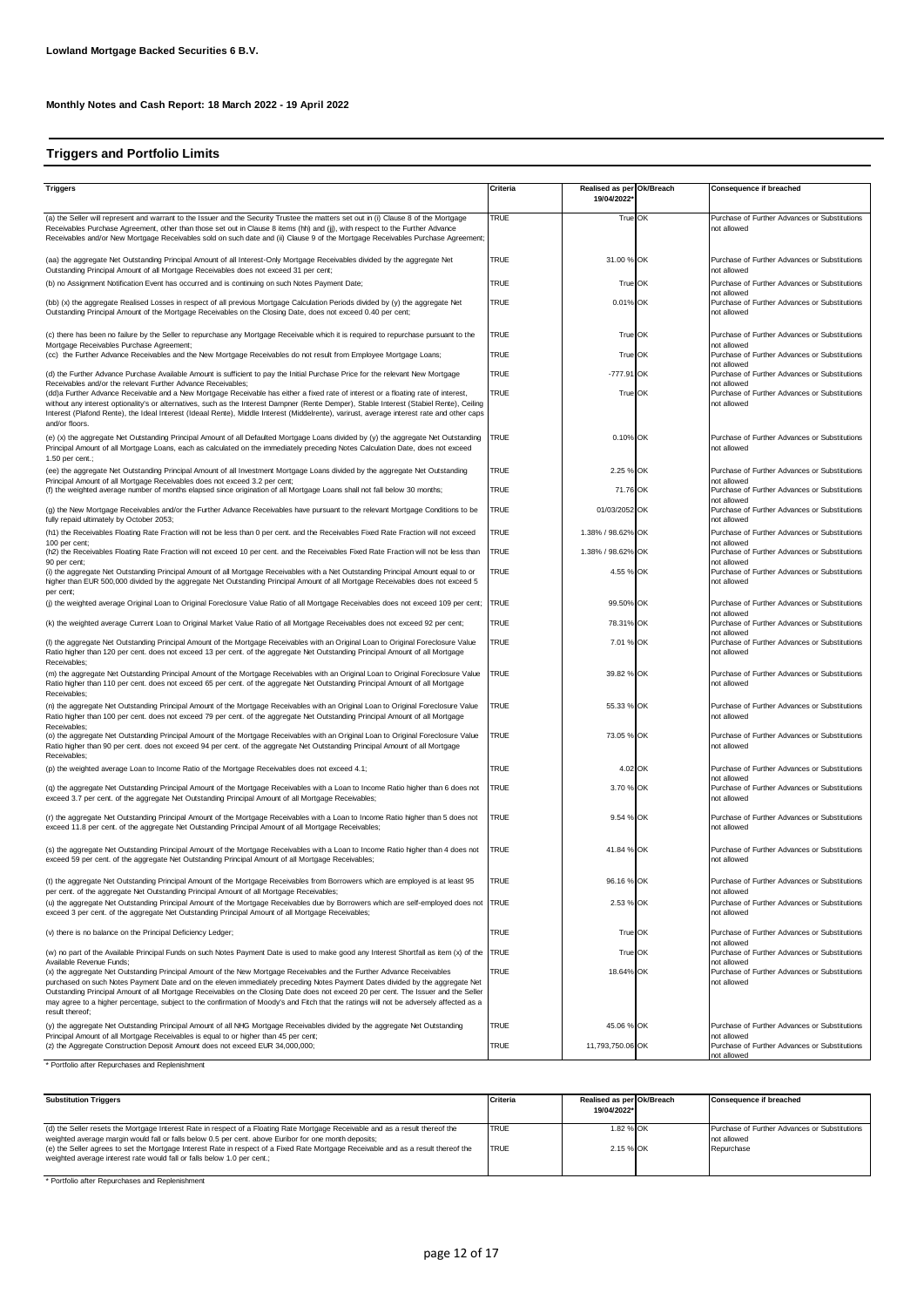## **Counterparty Credit Ratings & Triggers**

#### **Counterparty Credit Ratings**

|                                   |                   |                | S&P (ST/LT)              |                   |                   | Moody's (ST/LT)   |                     | Fitch (ST/LT)     |                   | <b>DBRS (ST/LT)</b>   |                                                                                                                         |
|-----------------------------------|-------------------|----------------|--------------------------|-------------------|-------------------|-------------------|---------------------|-------------------|-------------------|-----------------------|-------------------------------------------------------------------------------------------------------------------------|
| Role                              | Party             | Rank           | Rating<br><b>Trigger</b> | Current<br>Rating | Rating<br>Trigger | Current<br>Rating | Rating<br>Trigger   | Current<br>Rating | Rating<br>Trigger | <b>Current Rating</b> | Consequence if breached                                                                                                 |
| Cash Advance Facility<br>Provider | de Volksbank N.V. |                |                          |                   | $P-1/$            | $P-1/$            | F1/A                | $F1/A-$           |                   |                       | Replacement by third party; or arrange eligible guarantee; or<br>find another solution to keep current ratings of Notes |
| <b>Commingling Guarantor</b>      | de Volksbank N.V. |                |                          |                   | / Baa1            | / A2              | F <sub>2</sub> /BBB | $F1/A-$           |                   |                       | Post collateral                                                                                                         |
| Custodian                         | ING Bank N.V.     | $\overline{1}$ |                          |                   | P-2 / Baa2        | $P-1/AI$          | F <sub>2</sub> /BBB | $F1+ / AA-$       |                   |                       | Replacement by third party; or arrange eligible guarantee; or<br>find another solution to keep current ratings of Notes |
| <b>Issuer Account Bank</b>        | ING Bank N.V.     |                |                          |                   | $P-1/$            | $P-1/$            | F1/A                | $F1+ / AA-$       |                   |                       | Replacement by third party; or arrange eligible guarantee; or<br>find another solution to keep current ratings of Notes |
| Set-off Risk Facility Provider    | de Volksbank N.V. |                |                          |                   | / Baa3            | / A2              | F1/A                | $F1/A-$           |                   |                       | Post collateral                                                                                                         |

٦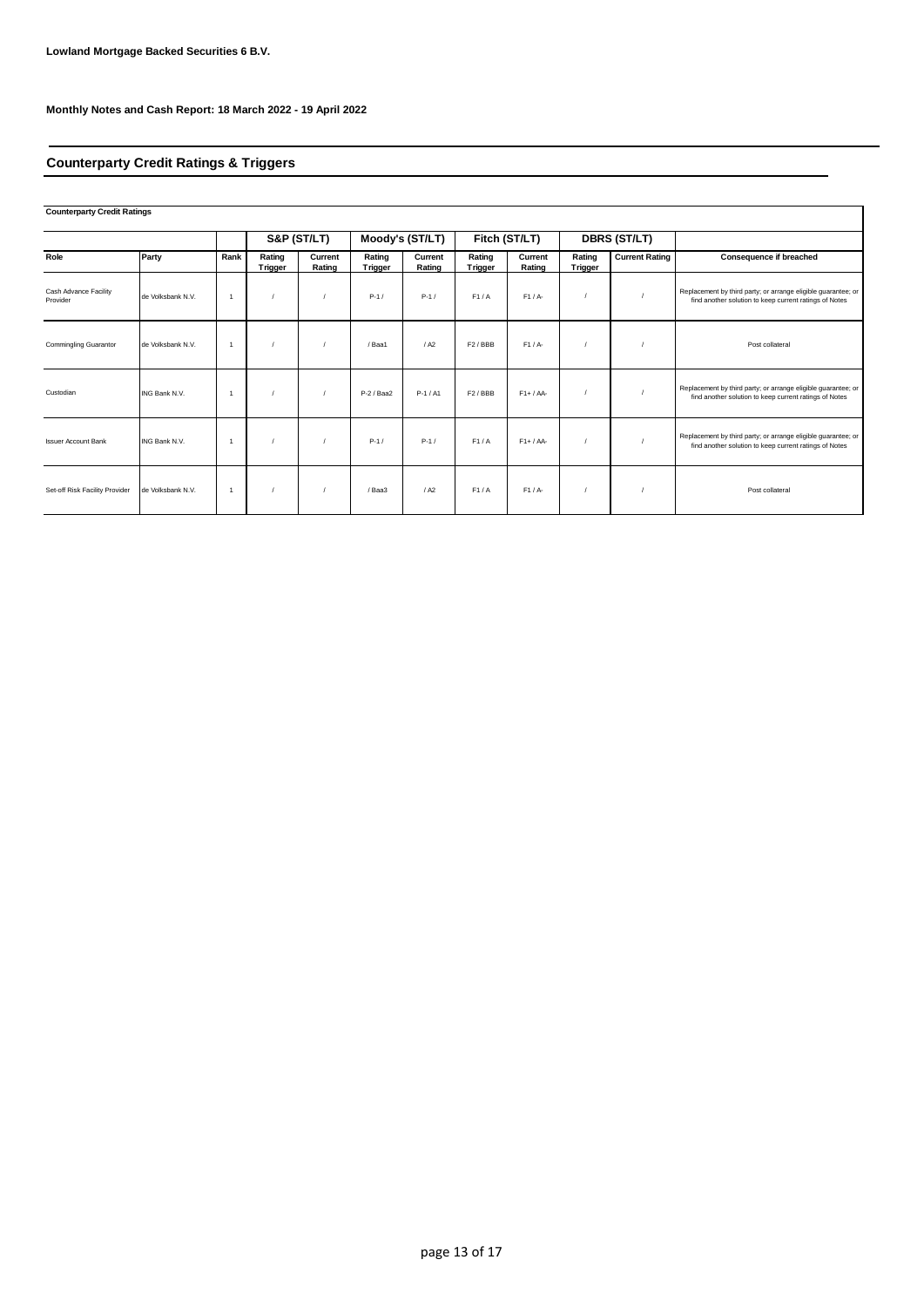**Glossary**

| Term                                               | <b>Definition / Calculation</b>                                                                                                                                                                                                                                                                                                                                                      |
|----------------------------------------------------|--------------------------------------------------------------------------------------------------------------------------------------------------------------------------------------------------------------------------------------------------------------------------------------------------------------------------------------------------------------------------------------|
| Arrears                                            | means an amount that is overdue exceeding EUR 11;                                                                                                                                                                                                                                                                                                                                    |
| Article 405 of the CRR                             | means Article 405 of Regulation (EU) No 575/2013 of the European Parliament and of the Council of 26 June 2013 on prudential                                                                                                                                                                                                                                                         |
| Article 51 of the AIFMR                            | requirements for credit institutions and investment firms and amending Regulation (EU) No 648/2012;<br>means Article 51 of the Commission Delegated Regulation No 231/2013 of 19 December 2012 supplementing Directive 2011/61/EU of the<br>European Parliament and of the Council with regard to exemptions, general operating conditions, depositaries, leverage, transparency and |
| Back-Up Servicer                                   | supervision;<br>N/A;                                                                                                                                                                                                                                                                                                                                                                 |
| Cash Advance Facility                              | means the cash advance facility as referred to in Clause 3.1 of the Cash Advance Facility Agreement;                                                                                                                                                                                                                                                                                 |
| Cash Advance Facility Maximum Available Amount     | means an amount equal to the greater of (i) 1.6 per cent. of the Principal Amount Outstanding of the Class A Notes on such date and (ii)                                                                                                                                                                                                                                             |
| Cash Advance Facility Provider                     | 0.6 per cent of the Principal Amount Outstanding of the Class A Notes as at the Closing Date.<br>means de Volksbank N.V.;                                                                                                                                                                                                                                                            |
| Cash Advance Facility Stand-by Drawing Account     | means the Issuer Collection Account on which any Cash Advance Facility Stand-by Drawing will be deposited;                                                                                                                                                                                                                                                                           |
| Constant Default Rate (CDR)                        | represents the percentage of outstanding principal balances in the pool that are in default in relation to the principal balance of the                                                                                                                                                                                                                                              |
| Constant Prepayment Rate (CPR)                     | mortgage pool;<br>means prepayment as ratio of the principal mortgage balance outstanding at the beginning of the relevant period;                                                                                                                                                                                                                                                   |
| <b>Construction Deposit</b>                        | means in relation to a Mortgage Loan, that part of the Mortgage Loan which the relevant Borrower requested to be disbursed into a<br>blocked account held in his name with the relevant Seller, the proceeds of which may be applied towards construction of, or improvements<br>to, the relevant Mortgaged Asset;                                                                   |
| <b>Construction Deposit Guarantee</b>              | N/A;                                                                                                                                                                                                                                                                                                                                                                                 |
| Coupon                                             | means the interest coupons appertaining to the Notes;                                                                                                                                                                                                                                                                                                                                |
| <b>Credit Enhancement</b>                          | the combined structural features that improve the credit worthiness of the respective notes.                                                                                                                                                                                                                                                                                         |
| <b>Credit Rating</b>                               | an assessment of the credit worthiness of the notes assigned by the Credit Rating Agencies;                                                                                                                                                                                                                                                                                          |
| Curr. Loan to Original Foreclosure Value (CLTOFV)  | means the ratio calculated by dividing the current outstanding loan amount by the Orignal Foreclosure Value;                                                                                                                                                                                                                                                                         |
| Current Loan to Indexed Foreclosure Value (CLTIFV) | means the ratio calculated by dividing the current outstanding loan amount by the Indexed Foreclosure Value;                                                                                                                                                                                                                                                                         |
| Current Loan to Indexed Market Value (CLTIMV)      | means the ratio calculated by dividing the current outstanding loan amount by the Indexed Market Value;                                                                                                                                                                                                                                                                              |
| Current Loan to Original Market Value (CLTOMV)     | means the ratio calculated by dividing the current outstanding loan amount by the Original Market Value;                                                                                                                                                                                                                                                                             |
| Custodian                                          | means ING Bank N.V.                                                                                                                                                                                                                                                                                                                                                                  |
| Cut-Off Date                                       | means (i) with respect to the Mortgage Receivables purchased on the Closing Date, 30 september 2018 and (ii) with respect to Further<br>Advance Receivables purchased on a Notes Payment Date, the first day of the month of the relevant Notes Payment Date;                                                                                                                        |
| Day Count Convention                               | means Actual/360 for the class A1 notes and 30/360 for the class A2 notes;                                                                                                                                                                                                                                                                                                           |
| Debt Service to Income                             | means the ratio calculated by dividing the amount a borrower is required to pay (in interest and principal repayments) on an annual basis                                                                                                                                                                                                                                            |
| Deferred Purchase Price                            | by the borrower(s) disposable income;<br>means part of the purchase price for the Mortgage Receivables equal to the sum of all Deferred Purchase Price Instalments;                                                                                                                                                                                                                  |
| Deferred Purchase Price Installment                | means, after application of the relevant available amounts in accordance with the relevant Priority of Payments, any amount remaining                                                                                                                                                                                                                                                |
| Delinquency                                        | after all items ranking higher than the item relating to the Deferred Purchase Price have been satisfied;<br>refer to Arrears;                                                                                                                                                                                                                                                       |
| Economic Region (NUTS)                             | The Nomenclature of Territorial Units for Statistics (NUTS) was drawn up by Eurostat more than 30 years ago in order to provide a single<br>uniform breakdown of territorial units for the production of regional statistics for the European Union. The NUTS classification has been                                                                                                |
| <b>Equivalent Securities</b>                       | used in EU legislation since 1988;<br>securities equivalent to Purchased Securities under that Transaction. If and to the extent that such Purchased Securities have been                                                                                                                                                                                                            |
| <b>Excess Spread</b>                               | redeemed, the expression shall mean a sum of money equivalent to the proceeds of the redemption (other than Distributions);<br>N/A;                                                                                                                                                                                                                                                  |
| <b>Excess Spread Margin</b>                        | N/A;                                                                                                                                                                                                                                                                                                                                                                                 |
| <b>Final Maturity Date</b>                         | means the Notes Payment Date falling in October 2055;                                                                                                                                                                                                                                                                                                                                |
| <b>First Optional Redemption Date</b>              | means the Notes Payment Date falling in October 2023;                                                                                                                                                                                                                                                                                                                                |
| Foreclosed Mortgage Loan                           | means all mortgage rights and ancillary rights have been exercised;                                                                                                                                                                                                                                                                                                                  |
| Foreclosed NHG Loan                                | means all mortgage rights and ancillary rights have been exercised on mortgage loan that has the benefit of an NHG Guarantee;                                                                                                                                                                                                                                                        |
| Foreclosed Non NHG Loan                            | means all mortgage rights and ancillary rights have been exercised on mortgage loan that does not have the benefit of an NHG                                                                                                                                                                                                                                                         |
| Foreclosure                                        | Guarantee;<br>means forced (partial) repayment of the mortgage loan;                                                                                                                                                                                                                                                                                                                 |
| Foreclosure Value                                  | means the estimated value of the mortgaged property if the mortgaged property would be sold in a public auction;                                                                                                                                                                                                                                                                     |
| Further Advances / Modified Loans                  | "Further Advance" means a loan or a further advance to be made to a Borrower under a Mortgage Loan, which is secured by the same                                                                                                                                                                                                                                                     |
| Indexed Foreclosure Value                          | Mortgage;<br>means the estimated value of the mortgaged property if the mortgaged property would be sold in a public auction multiplied with the                                                                                                                                                                                                                                     |
| Indexed Market Value                               | indexation rate per the valuation date;<br>means the value of the collateral multiplied with the indexation rate per the valuation date, multiplied with the market value factor;                                                                                                                                                                                                    |
| Interest Rate Fixed Period                         | relates to the period for which mortgage loan interest has been fixed;                                                                                                                                                                                                                                                                                                               |
| <b>Issuer Account Bank</b>                         | means Rabobank.                                                                                                                                                                                                                                                                                                                                                                      |
| <b>Issuer Transaction Account</b>                  | means the Issuer Collection Account.                                                                                                                                                                                                                                                                                                                                                 |
|                                                    |                                                                                                                                                                                                                                                                                                                                                                                      |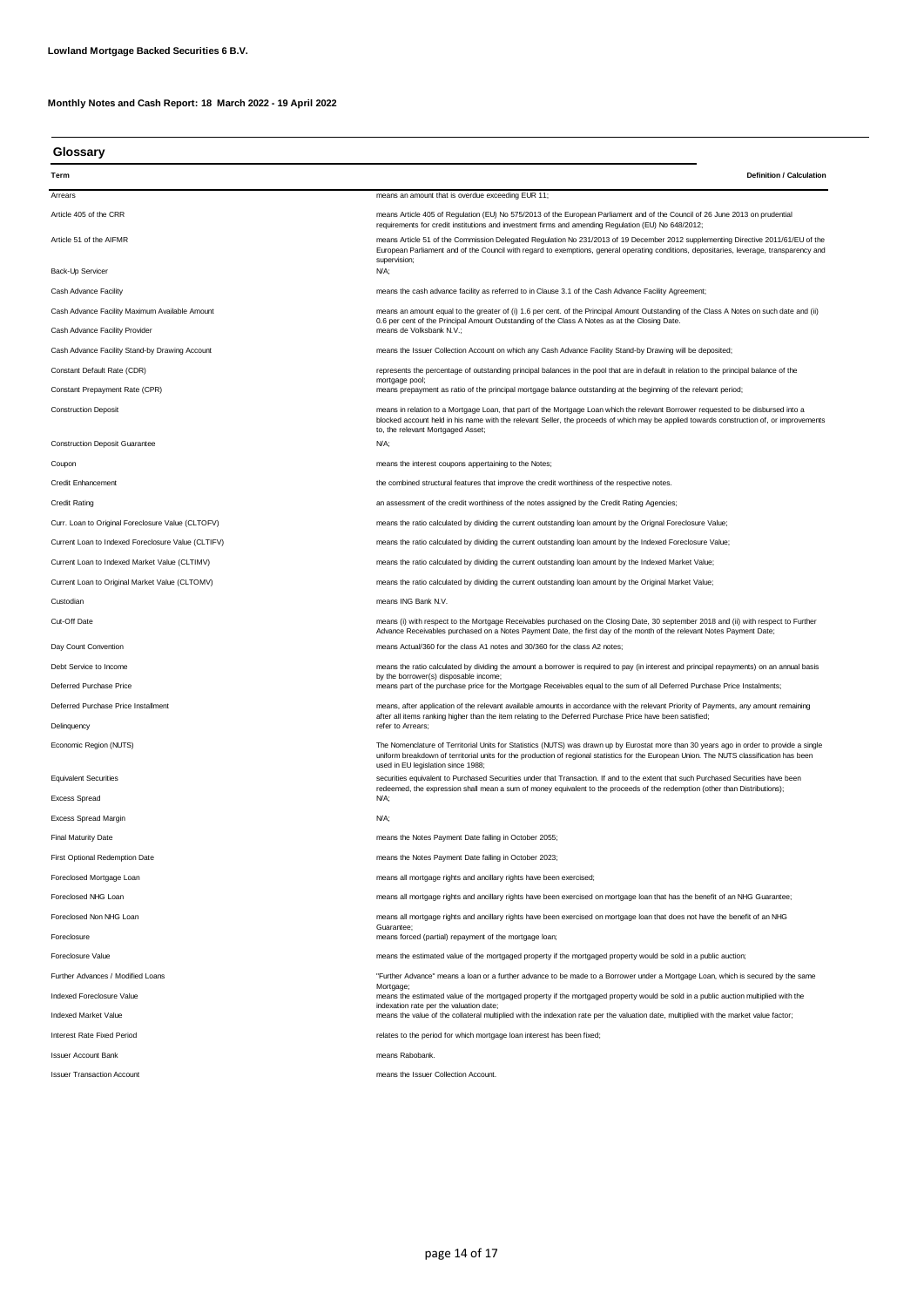| Loan to Income (LTI)                              | means the ratio calculated by dividing the original loan amount by the income of the borrower at the moment of origination of the Mortgage<br>Loan;                                                                                                                                                                                                                                                                                                                                                                                                                                                                                                                                                                                                                                                                                                                                                                                                                                                                                                                                                                                                                                                                                                                                                                                                                                                                                                                                                                                                                                                                                                                                                                                                                                                                                                                                                                                                                                                                                                                                                                                                                                                                                                                                                                                                                                                                                                        |
|---------------------------------------------------|------------------------------------------------------------------------------------------------------------------------------------------------------------------------------------------------------------------------------------------------------------------------------------------------------------------------------------------------------------------------------------------------------------------------------------------------------------------------------------------------------------------------------------------------------------------------------------------------------------------------------------------------------------------------------------------------------------------------------------------------------------------------------------------------------------------------------------------------------------------------------------------------------------------------------------------------------------------------------------------------------------------------------------------------------------------------------------------------------------------------------------------------------------------------------------------------------------------------------------------------------------------------------------------------------------------------------------------------------------------------------------------------------------------------------------------------------------------------------------------------------------------------------------------------------------------------------------------------------------------------------------------------------------------------------------------------------------------------------------------------------------------------------------------------------------------------------------------------------------------------------------------------------------------------------------------------------------------------------------------------------------------------------------------------------------------------------------------------------------------------------------------------------------------------------------------------------------------------------------------------------------------------------------------------------------------------------------------------------------------------------------------------------------------------------------------------------------|
| Loanpart Payment Frequency                        | monthly;                                                                                                                                                                                                                                                                                                                                                                                                                                                                                                                                                                                                                                                                                                                                                                                                                                                                                                                                                                                                                                                                                                                                                                                                                                                                                                                                                                                                                                                                                                                                                                                                                                                                                                                                                                                                                                                                                                                                                                                                                                                                                                                                                                                                                                                                                                                                                                                                                                                   |
| Loanpart(s)                                       | means one or more of the loan parts (leningdelen) of which a Mortgage Loan consists;                                                                                                                                                                                                                                                                                                                                                                                                                                                                                                                                                                                                                                                                                                                                                                                                                                                                                                                                                                                                                                                                                                                                                                                                                                                                                                                                                                                                                                                                                                                                                                                                                                                                                                                                                                                                                                                                                                                                                                                                                                                                                                                                                                                                                                                                                                                                                                       |
| Loss                                              | refer to Realised Loss:                                                                                                                                                                                                                                                                                                                                                                                                                                                                                                                                                                                                                                                                                                                                                                                                                                                                                                                                                                                                                                                                                                                                                                                                                                                                                                                                                                                                                                                                                                                                                                                                                                                                                                                                                                                                                                                                                                                                                                                                                                                                                                                                                                                                                                                                                                                                                                                                                                    |
| <b>Loss Severity</b>                              | means loss as a percentage of the principal outstanding at foreclosure;                                                                                                                                                                                                                                                                                                                                                                                                                                                                                                                                                                                                                                                                                                                                                                                                                                                                                                                                                                                                                                                                                                                                                                                                                                                                                                                                                                                                                                                                                                                                                                                                                                                                                                                                                                                                                                                                                                                                                                                                                                                                                                                                                                                                                                                                                                                                                                                    |
| Market Value                                      | means estimated value of the mortgaged property if the mortgaged property would be privately sold voluntarily;                                                                                                                                                                                                                                                                                                                                                                                                                                                                                                                                                                                                                                                                                                                                                                                                                                                                                                                                                                                                                                                                                                                                                                                                                                                                                                                                                                                                                                                                                                                                                                                                                                                                                                                                                                                                                                                                                                                                                                                                                                                                                                                                                                                                                                                                                                                                             |
| Mortgage Loan                                     | means the mortgage loans granted by the relevant Seller to the relevant borrowers which may consist of one or more Loan Parts as set<br>forth in the List of Mortgage Loans and, after any purchase and assignment of any New Mortgage Receivables or Further Advance<br>Receivables has taken place in accordance with the Mortgage Receivables Purchase Agreement, the relevant New Mortgage Loans<br>and/or Further Advances, to the extent not retransferred or otherwise disposed of by the Issuer;                                                                                                                                                                                                                                                                                                                                                                                                                                                                                                                                                                                                                                                                                                                                                                                                                                                                                                                                                                                                                                                                                                                                                                                                                                                                                                                                                                                                                                                                                                                                                                                                                                                                                                                                                                                                                                                                                                                                                   |
| Mortgage Loan Portfolio                           | means the portfolio of Mortgage Loans;                                                                                                                                                                                                                                                                                                                                                                                                                                                                                                                                                                                                                                                                                                                                                                                                                                                                                                                                                                                                                                                                                                                                                                                                                                                                                                                                                                                                                                                                                                                                                                                                                                                                                                                                                                                                                                                                                                                                                                                                                                                                                                                                                                                                                                                                                                                                                                                                                     |
| Mortgage Receivable(s)<br>NHG Guarantee           | means any and all rights of the relevant Seller (and after assignment of such rights to the Issuer, of the Issuer) against the Borrower<br>under or in connection with a Mortgage Loan, including any and all claims of the relevant Seller (or the Issuer after assignment) on the<br>Borrower as a result of the Mortgage Loan being terminated, dissolved or declared null and void;<br>means a guarantee (borgtocht) under the NHG Conditions granted by Stichting WEW;                                                                                                                                                                                                                                                                                                                                                                                                                                                                                                                                                                                                                                                                                                                                                                                                                                                                                                                                                                                                                                                                                                                                                                                                                                                                                                                                                                                                                                                                                                                                                                                                                                                                                                                                                                                                                                                                                                                                                                                |
| NHG Loan                                          | means a Mortgage Loan that has the benefit of an NHG Guarantee;                                                                                                                                                                                                                                                                                                                                                                                                                                                                                                                                                                                                                                                                                                                                                                                                                                                                                                                                                                                                                                                                                                                                                                                                                                                                                                                                                                                                                                                                                                                                                                                                                                                                                                                                                                                                                                                                                                                                                                                                                                                                                                                                                                                                                                                                                                                                                                                            |
| Non NHG Loan                                      | means a Mortgage Loan that does not have the benefit of an NHG Guarantee;                                                                                                                                                                                                                                                                                                                                                                                                                                                                                                                                                                                                                                                                                                                                                                                                                                                                                                                                                                                                                                                                                                                                                                                                                                                                                                                                                                                                                                                                                                                                                                                                                                                                                                                                                                                                                                                                                                                                                                                                                                                                                                                                                                                                                                                                                                                                                                                  |
| <b>Notification Events</b>                        | means any of the Assignment Notification Events and the Pledge Notification Events;                                                                                                                                                                                                                                                                                                                                                                                                                                                                                                                                                                                                                                                                                                                                                                                                                                                                                                                                                                                                                                                                                                                                                                                                                                                                                                                                                                                                                                                                                                                                                                                                                                                                                                                                                                                                                                                                                                                                                                                                                                                                                                                                                                                                                                                                                                                                                                        |
| <b>Notification Trigger</b>                       | A notification trigger is an event that when it occurs or a threshold that when it is breached, is considered to be an Assignment Notification                                                                                                                                                                                                                                                                                                                                                                                                                                                                                                                                                                                                                                                                                                                                                                                                                                                                                                                                                                                                                                                                                                                                                                                                                                                                                                                                                                                                                                                                                                                                                                                                                                                                                                                                                                                                                                                                                                                                                                                                                                                                                                                                                                                                                                                                                                             |
| Occupancy                                         | Event;<br>means the way the mortgaged property is used (eg. owner occupied);                                                                                                                                                                                                                                                                                                                                                                                                                                                                                                                                                                                                                                                                                                                                                                                                                                                                                                                                                                                                                                                                                                                                                                                                                                                                                                                                                                                                                                                                                                                                                                                                                                                                                                                                                                                                                                                                                                                                                                                                                                                                                                                                                                                                                                                                                                                                                                               |
| Orig. Loan to Original Foreclosure Value (OLTOFV) | means the ratio calculated by dividing the original principal amount of a Mortgage Receivable at the moment of origination by the Original                                                                                                                                                                                                                                                                                                                                                                                                                                                                                                                                                                                                                                                                                                                                                                                                                                                                                                                                                                                                                                                                                                                                                                                                                                                                                                                                                                                                                                                                                                                                                                                                                                                                                                                                                                                                                                                                                                                                                                                                                                                                                                                                                                                                                                                                                                                 |
| Orig. Loan to Original Market Value (OLTOMV)      | Foreclosure Value;<br>means the ratio calculated by dividing the original loan amount by the Original Market Value;                                                                                                                                                                                                                                                                                                                                                                                                                                                                                                                                                                                                                                                                                                                                                                                                                                                                                                                                                                                                                                                                                                                                                                                                                                                                                                                                                                                                                                                                                                                                                                                                                                                                                                                                                                                                                                                                                                                                                                                                                                                                                                                                                                                                                                                                                                                                        |
| Original Foreclosure Value                        | means the Foreclosure Value as assessed by the relevant Originator at the time of granting the Mortgage Loan;                                                                                                                                                                                                                                                                                                                                                                                                                                                                                                                                                                                                                                                                                                                                                                                                                                                                                                                                                                                                                                                                                                                                                                                                                                                                                                                                                                                                                                                                                                                                                                                                                                                                                                                                                                                                                                                                                                                                                                                                                                                                                                                                                                                                                                                                                                                                              |
| Original Market Value                             | means the value of the mortgaged property if the mortgaged property would be privately sold voluntarily, estimated during the assessment                                                                                                                                                                                                                                                                                                                                                                                                                                                                                                                                                                                                                                                                                                                                                                                                                                                                                                                                                                                                                                                                                                                                                                                                                                                                                                                                                                                                                                                                                                                                                                                                                                                                                                                                                                                                                                                                                                                                                                                                                                                                                                                                                                                                                                                                                                                   |
| Originator                                        | of the application;<br>means each of de Volkbank N.V.                                                                                                                                                                                                                                                                                                                                                                                                                                                                                                                                                                                                                                                                                                                                                                                                                                                                                                                                                                                                                                                                                                                                                                                                                                                                                                                                                                                                                                                                                                                                                                                                                                                                                                                                                                                                                                                                                                                                                                                                                                                                                                                                                                                                                                                                                                                                                                                                      |
| Outstanding Principal Amount                      | means, at any moment in time, (i) the outstanding principal amount of a Mortgage Receivable at such time and (ii), after a Realised Loss<br>of type (a) and (b) of the definition in respect of such Mortgage Receivable has been debited to the Principal Deficiency Ledger, zero;                                                                                                                                                                                                                                                                                                                                                                                                                                                                                                                                                                                                                                                                                                                                                                                                                                                                                                                                                                                                                                                                                                                                                                                                                                                                                                                                                                                                                                                                                                                                                                                                                                                                                                                                                                                                                                                                                                                                                                                                                                                                                                                                                                        |
| Payment Ratio                                     | The actual principal and interest payments received as ratio of the scheduled principal and interest payments during the relevant period;                                                                                                                                                                                                                                                                                                                                                                                                                                                                                                                                                                                                                                                                                                                                                                                                                                                                                                                                                                                                                                                                                                                                                                                                                                                                                                                                                                                                                                                                                                                                                                                                                                                                                                                                                                                                                                                                                                                                                                                                                                                                                                                                                                                                                                                                                                                  |
| Penalties                                         | means amounts to be paid by the borrower with regard to amounts in arrears and or (partial) prepayment of the mortgage loan according                                                                                                                                                                                                                                                                                                                                                                                                                                                                                                                                                                                                                                                                                                                                                                                                                                                                                                                                                                                                                                                                                                                                                                                                                                                                                                                                                                                                                                                                                                                                                                                                                                                                                                                                                                                                                                                                                                                                                                                                                                                                                                                                                                                                                                                                                                                      |
| Performing Loans                                  | to the relevant mortgage contract and applicable general conditions;<br>means Mortgage Loans that are not in Arrears or Delinquent;                                                                                                                                                                                                                                                                                                                                                                                                                                                                                                                                                                                                                                                                                                                                                                                                                                                                                                                                                                                                                                                                                                                                                                                                                                                                                                                                                                                                                                                                                                                                                                                                                                                                                                                                                                                                                                                                                                                                                                                                                                                                                                                                                                                                                                                                                                                        |
| Post-Foreclosure Proceeds                         | means all amounts with regard to the relevant mortgage loan received after foreclosure of that mortgage loan;                                                                                                                                                                                                                                                                                                                                                                                                                                                                                                                                                                                                                                                                                                                                                                                                                                                                                                                                                                                                                                                                                                                                                                                                                                                                                                                                                                                                                                                                                                                                                                                                                                                                                                                                                                                                                                                                                                                                                                                                                                                                                                                                                                                                                                                                                                                                              |
| Prepayments                                       | means non scheduled principal paid by the borrower prior to the expected maturity date;                                                                                                                                                                                                                                                                                                                                                                                                                                                                                                                                                                                                                                                                                                                                                                                                                                                                                                                                                                                                                                                                                                                                                                                                                                                                                                                                                                                                                                                                                                                                                                                                                                                                                                                                                                                                                                                                                                                                                                                                                                                                                                                                                                                                                                                                                                                                                                    |
| Principal Deficiency Ledger                       | means the principal deficiency ledger relating to the relevant Classes of Notes and comprising sub-ledgers for each such Class of Notes;                                                                                                                                                                                                                                                                                                                                                                                                                                                                                                                                                                                                                                                                                                                                                                                                                                                                                                                                                                                                                                                                                                                                                                                                                                                                                                                                                                                                                                                                                                                                                                                                                                                                                                                                                                                                                                                                                                                                                                                                                                                                                                                                                                                                                                                                                                                   |
| <b>Principal Payment Date</b>                     | means the current monthly payment date on which principal is paid out on the relevant notes;                                                                                                                                                                                                                                                                                                                                                                                                                                                                                                                                                                                                                                                                                                                                                                                                                                                                                                                                                                                                                                                                                                                                                                                                                                                                                                                                                                                                                                                                                                                                                                                                                                                                                                                                                                                                                                                                                                                                                                                                                                                                                                                                                                                                                                                                                                                                                               |
| Principal Payment Rate (PPR)                      | means scheduled repayment as ratio of scheduled repayments to the principal mortgage balance outstanding at the beginning of the                                                                                                                                                                                                                                                                                                                                                                                                                                                                                                                                                                                                                                                                                                                                                                                                                                                                                                                                                                                                                                                                                                                                                                                                                                                                                                                                                                                                                                                                                                                                                                                                                                                                                                                                                                                                                                                                                                                                                                                                                                                                                                                                                                                                                                                                                                                           |
| Prospectus                                        | relevant period;<br>means the prospectus dated 18 October 2018 relating to the issue of the Notes;                                                                                                                                                                                                                                                                                                                                                                                                                                                                                                                                                                                                                                                                                                                                                                                                                                                                                                                                                                                                                                                                                                                                                                                                                                                                                                                                                                                                                                                                                                                                                                                                                                                                                                                                                                                                                                                                                                                                                                                                                                                                                                                                                                                                                                                                                                                                                         |
| <b>Realised Losses</b>                            | "means, on any relevant Notes Calculation Date, the sum of<br>(a) with respect to the Mortgage Receivables in respect of which the relevant Seller, the relevant Servicer on behalf of the Issuer, the<br>Issuer or the Security Trustee has completed the foreclosure, such that there is no more collateral securing the Mortgage Receivable, in<br>the immediately preceding Notes Calculation Period, the amount by which (i) the aggregate Outstanding Principal Amount of all Mortgage<br>Receivables less, with respect to the Savings Mortgage Receivables and Bank Savings Mortgage Receivables, the Participations,<br>exceeds (ii) the amount of the Net Foreclosure Proceeds applied to reduce the Outstanding Principal Amount of the Mortgage<br>Receivables less, with respect to Savings Mortgage Receivables and Bank Savings Mortgage Receivables, the Participations; and<br>(b) with respect to the Mortgage Receivables sold by the Issuer in the immediately preceding Notes Calculation Period, the amount by<br>which (i) the aggregate Outstanding Principal Amount of such Mortgage Receivables, less, with respect to Savings Mortgage Receivables<br>and Bank Savings Mortgage Receivables, the Participations, exceeds (ii) the purchase price of the Mortgage Receivables sold to the<br>extent relating to principal, less, with respect to the Savings Mortgage Receivables and Bank Savings Mortgage Receivables, the<br>Participations; and<br>(c) with respect to the Mortgage Receivables in respect of which the Borrower has (x) successfully asserted set-off or defence to<br>payments or (y) repaid or prepaid any amount in the immediately preceding Notes Calculation Period, the amount by which (i) the<br>aggregate Outstanding Principal Amount of such Mortgage Receivables less, with respect to Savings Mortgage Receivables and Bank<br>Savings Mortgage Receivables, the Participations, prior to such set-off or defence or repayment or prepayment exceeds (ii) the<br>aggregate Outstanding Principal Amount of such Mortgage Receivables, less, with respect to Savings Mortgage Receivables and Bank<br>Savings Mortgage Receivables, the Participations after such set-off or defence or repayment or prepayment having been made, unless,<br>and to the extent, such amount is received from the relevant Seller or otherwise in accordance with any item of the Available Principal<br>Funds; |
| Recoveries                                        | refer to Post-Foreclosure-Proceeds;                                                                                                                                                                                                                                                                                                                                                                                                                                                                                                                                                                                                                                                                                                                                                                                                                                                                                                                                                                                                                                                                                                                                                                                                                                                                                                                                                                                                                                                                                                                                                                                                                                                                                                                                                                                                                                                                                                                                                                                                                                                                                                                                                                                                                                                                                                                                                                                                                        |
| Redemption Priority of Payments                   | means the priority of payments set out as such Clause 5.4 of the Trust Deed;                                                                                                                                                                                                                                                                                                                                                                                                                                                                                                                                                                                                                                                                                                                                                                                                                                                                                                                                                                                                                                                                                                                                                                                                                                                                                                                                                                                                                                                                                                                                                                                                                                                                                                                                                                                                                                                                                                                                                                                                                                                                                                                                                                                                                                                                                                                                                                               |
| <b>Remaining Tenor</b>                            | the length of time until the final maturity date of the mortgage loan expressed in years;                                                                                                                                                                                                                                                                                                                                                                                                                                                                                                                                                                                                                                                                                                                                                                                                                                                                                                                                                                                                                                                                                                                                                                                                                                                                                                                                                                                                                                                                                                                                                                                                                                                                                                                                                                                                                                                                                                                                                                                                                                                                                                                                                                                                                                                                                                                                                                  |
| Replacements                                      | N/A;                                                                                                                                                                                                                                                                                                                                                                                                                                                                                                                                                                                                                                                                                                                                                                                                                                                                                                                                                                                                                                                                                                                                                                                                                                                                                                                                                                                                                                                                                                                                                                                                                                                                                                                                                                                                                                                                                                                                                                                                                                                                                                                                                                                                                                                                                                                                                                                                                                                       |
| Replenishments                                    | means any Portfolio Mortgage Loan which is sold and assigned by the Seller to the<br>Issuer pursuant to clause 6 and 11 of the Mortgage Receivables Purchase Agreement;                                                                                                                                                                                                                                                                                                                                                                                                                                                                                                                                                                                                                                                                                                                                                                                                                                                                                                                                                                                                                                                                                                                                                                                                                                                                                                                                                                                                                                                                                                                                                                                                                                                                                                                                                                                                                                                                                                                                                                                                                                                                                                                                                                                                                                                                                    |
| Repossesions                                      | refer to foreclosure;                                                                                                                                                                                                                                                                                                                                                                                                                                                                                                                                                                                                                                                                                                                                                                                                                                                                                                                                                                                                                                                                                                                                                                                                                                                                                                                                                                                                                                                                                                                                                                                                                                                                                                                                                                                                                                                                                                                                                                                                                                                                                                                                                                                                                                                                                                                                                                                                                                      |
| Reserve Account                                   | N/A;                                                                                                                                                                                                                                                                                                                                                                                                                                                                                                                                                                                                                                                                                                                                                                                                                                                                                                                                                                                                                                                                                                                                                                                                                                                                                                                                                                                                                                                                                                                                                                                                                                                                                                                                                                                                                                                                                                                                                                                                                                                                                                                                                                                                                                                                                                                                                                                                                                                       |
| Reserve Account Target Level                      | N/A;                                                                                                                                                                                                                                                                                                                                                                                                                                                                                                                                                                                                                                                                                                                                                                                                                                                                                                                                                                                                                                                                                                                                                                                                                                                                                                                                                                                                                                                                                                                                                                                                                                                                                                                                                                                                                                                                                                                                                                                                                                                                                                                                                                                                                                                                                                                                                                                                                                                       |
| Revenue Priority of Payments                      | means the priority of payments set out as such in section 5.2 (Priorities of Payments) of this Prospectus;                                                                                                                                                                                                                                                                                                                                                                                                                                                                                                                                                                                                                                                                                                                                                                                                                                                                                                                                                                                                                                                                                                                                                                                                                                                                                                                                                                                                                                                                                                                                                                                                                                                                                                                                                                                                                                                                                                                                                                                                                                                                                                                                                                                                                                                                                                                                                 |
| Saving Deposits                                   | means savings in a bank account, pledged to the mortgage lender, which are meant to repay the loan at maturity;                                                                                                                                                                                                                                                                                                                                                                                                                                                                                                                                                                                                                                                                                                                                                                                                                                                                                                                                                                                                                                                                                                                                                                                                                                                                                                                                                                                                                                                                                                                                                                                                                                                                                                                                                                                                                                                                                                                                                                                                                                                                                                                                                                                                                                                                                                                                            |
| Seasoning                                         | means the difference between the loan start date and the current reporting period;                                                                                                                                                                                                                                                                                                                                                                                                                                                                                                                                                                                                                                                                                                                                                                                                                                                                                                                                                                                                                                                                                                                                                                                                                                                                                                                                                                                                                                                                                                                                                                                                                                                                                                                                                                                                                                                                                                                                                                                                                                                                                                                                                                                                                                                                                                                                                                         |
| Seller                                            | means each of de Volksbank N.V.                                                                                                                                                                                                                                                                                                                                                                                                                                                                                                                                                                                                                                                                                                                                                                                                                                                                                                                                                                                                                                                                                                                                                                                                                                                                                                                                                                                                                                                                                                                                                                                                                                                                                                                                                                                                                                                                                                                                                                                                                                                                                                                                                                                                                                                                                                                                                                                                                            |
| Servicer                                          | means each of de Volksbank N.V.                                                                                                                                                                                                                                                                                                                                                                                                                                                                                                                                                                                                                                                                                                                                                                                                                                                                                                                                                                                                                                                                                                                                                                                                                                                                                                                                                                                                                                                                                                                                                                                                                                                                                                                                                                                                                                                                                                                                                                                                                                                                                                                                                                                                                                                                                                                                                                                                                            |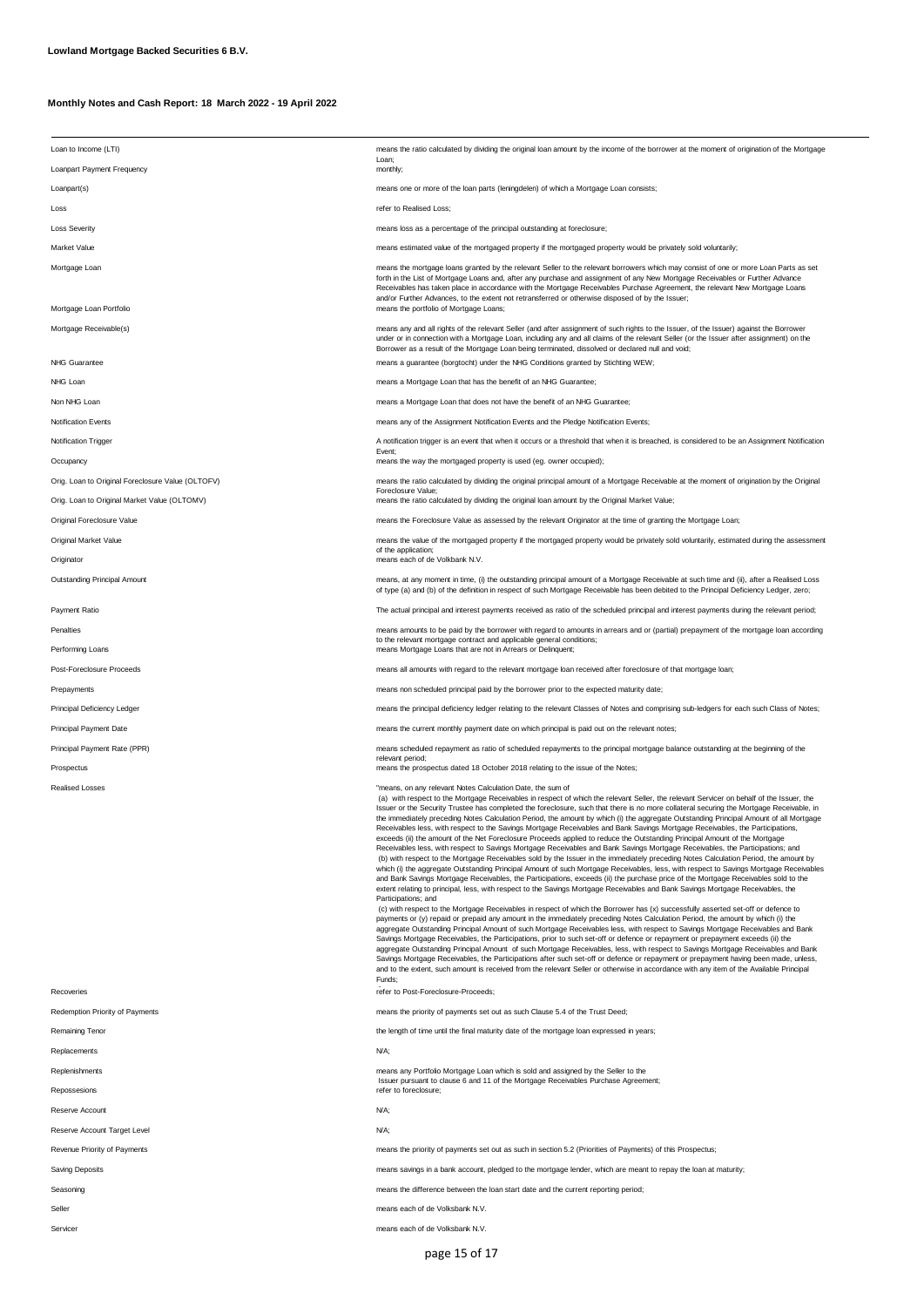| <b>Signing Date</b>               | means 18 October 2018 or such later date as may be agreed between the Issuer, the Seller and the Manager;                                                                                |
|-----------------------------------|------------------------------------------------------------------------------------------------------------------------------------------------------------------------------------------|
| <b>Special Servicer</b>           | N/A;                                                                                                                                                                                     |
| Subordinated Loan                 | N/A;                                                                                                                                                                                     |
| Swap Counterparty                 | N/A;                                                                                                                                                                                     |
| Swap Counterparty Default Payment | N/A;                                                                                                                                                                                     |
| Swap Notional Amount              | N/A;                                                                                                                                                                                     |
| <b>Trust Deed</b>                 | means the trust deed entered into by, amongst others, the Issuer and the Security Trustee dated the Closing Date;                                                                        |
| Weighted Average Life             | means the expected average total number of years needed for the issuer to repay all principal, whereby the time between origination and                                                  |
| Weighted Average Maturity         | each repayment is weighted by the repayment amount;<br>means the expected average number of years between the reporting date and the maturity of each loan, whereby the time between the |
| WEW                               | reporting date and the maturity of each loan is weighted by the size of the loan;<br>Stichting Waarborgfonds Eigen Woning;                                                               |
| <b>WEW Claims</b>                 | means losses which are claimed with the WEW based on the NHG conditions;                                                                                                                 |